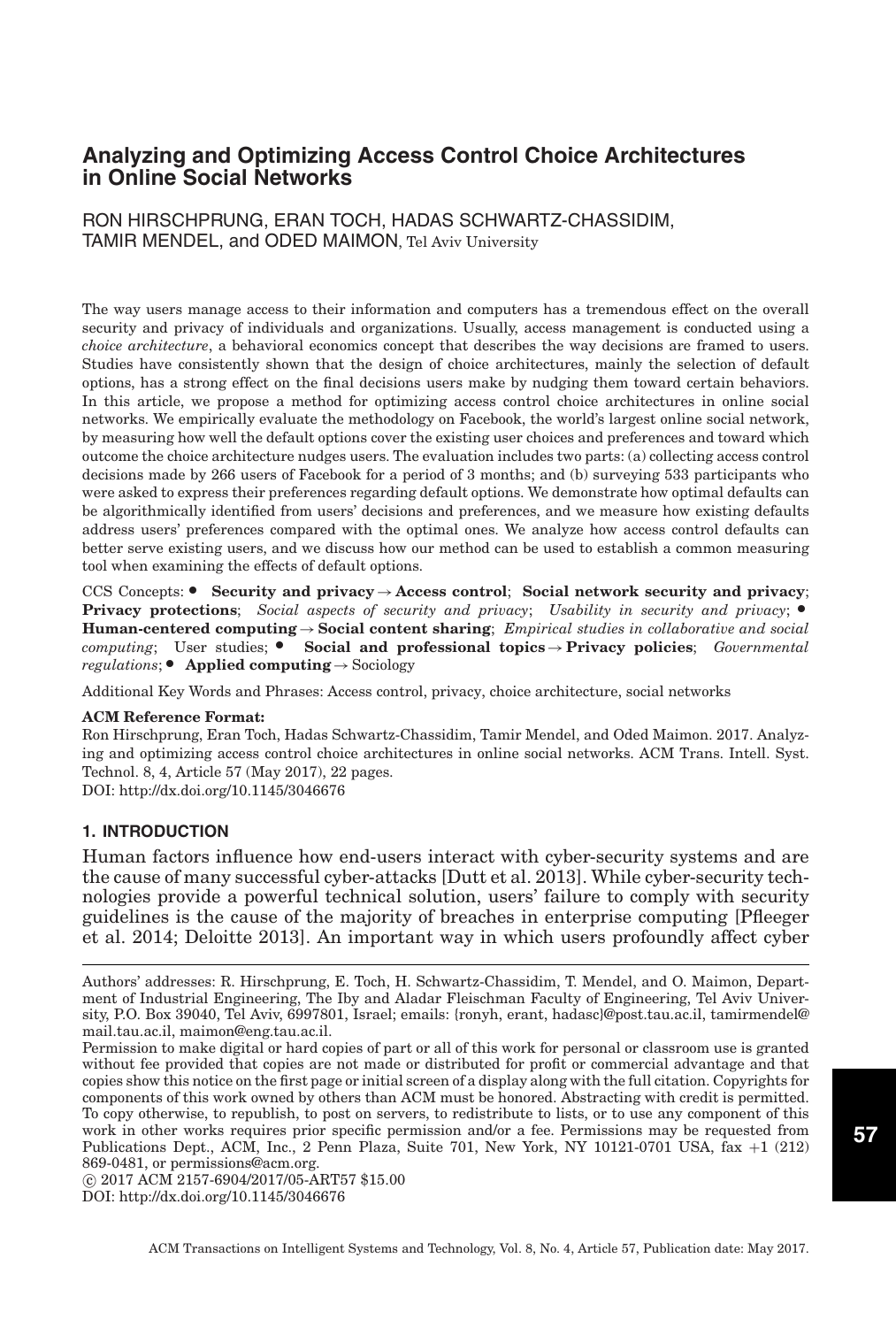security is by managing access to information and resources in a large variety of systems [\[Benantar 2006\]](#page-18-0). For example, making bad access control decisions in firewalls can allow access to internal organization networks [\[Wool 2004\]](#page-21-0) or make one vulnerable to privacy threats when browsing the Web [\[Friedman et al. 2002\]](#page-19-2). In another example, bad access control decisions on Facebook can lead to over-sharing of personal information that can jeopardize the user's privacy [\[Madejski et al. 2012\]](#page-20-0). Access management is conducted using a *choice architecture*, which is a concept from behavioral economics that describes the way decisions are framed to users, that is, how they are presented, designed, and explained to users.

Research in behavioral economics has repeatedly shown, both experimentally [\[Thaler](#page-20-1) [and Sunstein 2008;](#page-20-1) [Adjerid et al. 2013;](#page-18-1) [Knijnenburg et al. 2013a](#page-19-3); [Korff and Bohme](#page-19-4) ¨ [2014\]](#page-19-4) and observationally [\[Palen 1999;](#page-20-2) [Stutzman et al. 2013\]](#page-20-3), that the way default options are selected in the choice architecture has a profound effect on users' ongoing behavior, nudging users toward specific choices. In response, default options are increasingly gaining the attention of regulators and legislators, who attempt to regulate choice architectures in online services. For example, a California bill (which did not pass) required that Online Social Networks (OSNs) establish a default privacy setting that prohibits the display of most personally identifiable information [California [Bill](#page-19-5) [2011\]](#page-19-5).

Policy makers and technology designers look at a problem such as defaults in OSNs in a very different way. Lawmakers use societal terms to suggest specific values that should influence or dictate design, promoting privacy and security [EU [Directive 2002,](#page-19-6) 2011; California [Bill 2011\]](#page-19-5). On the other hand, many system designers invoke basic usability principles and other values, such as information sharing, to justify specific designs [\[Buchanan 2011\]](#page-18-2). Balancing opposing values in a value-sensitive design process [\[Friedman et al. 2002, 2013\]](#page-19-7) can take many forms, but it first requires some common language and assumptions to be handled correctly. In light of the growing awareness to the effect of the choice architecture on users' decisions and the overall privacy and security of the system, it has become crucial to better understand how systems' choice architectures serve the preferences of their users and the effect the architecture has on usability. This understanding is particularly important in rich choice architectures, where users make decisions constantly about how to share their information. The richness of the access control choice architecture varies between social networks and systems, from a binary choice of public or private (such as in Twitter) to nuanced control over each post (such as in Facebook or LinkedIn). This study takes an empirical and algorithmic approach, describing analysis evaluation methods and testing them on real-world data in rich choice architectures.

To evaluate choice architectures, this article suggests measuring the usability coverage of the default options. The definition of usability coverage is based on the observation that the system's choice architecture provides some social welfare to the population of users. A social welfare function ranks common alternatives (such as different sets of default options) in the system [\[Sen 1970\]](#page-20-2), and in our case, it is interpreted as the proportion of users who would find at least one usable option to be satisfactory. To apply this concept, usability coverage is measured in two ways: in retrospect, by analyzing how real users have employed choices over time, and by asking users to indicate their preferences. Alternatively, we discuss how our method can be used by eliciting the preferences of individuals who did not use the system in the past. We collected previous choices that were made by users and current preferences of people and test how well an existing choice architecture complies with those choices and preferences (the usability coverage). We examined the gap between the usability coverage of the existing choice architecture and that of the optimal choice architecture. We also tested how usability coverage changes over time. Finally, we measured the bias the system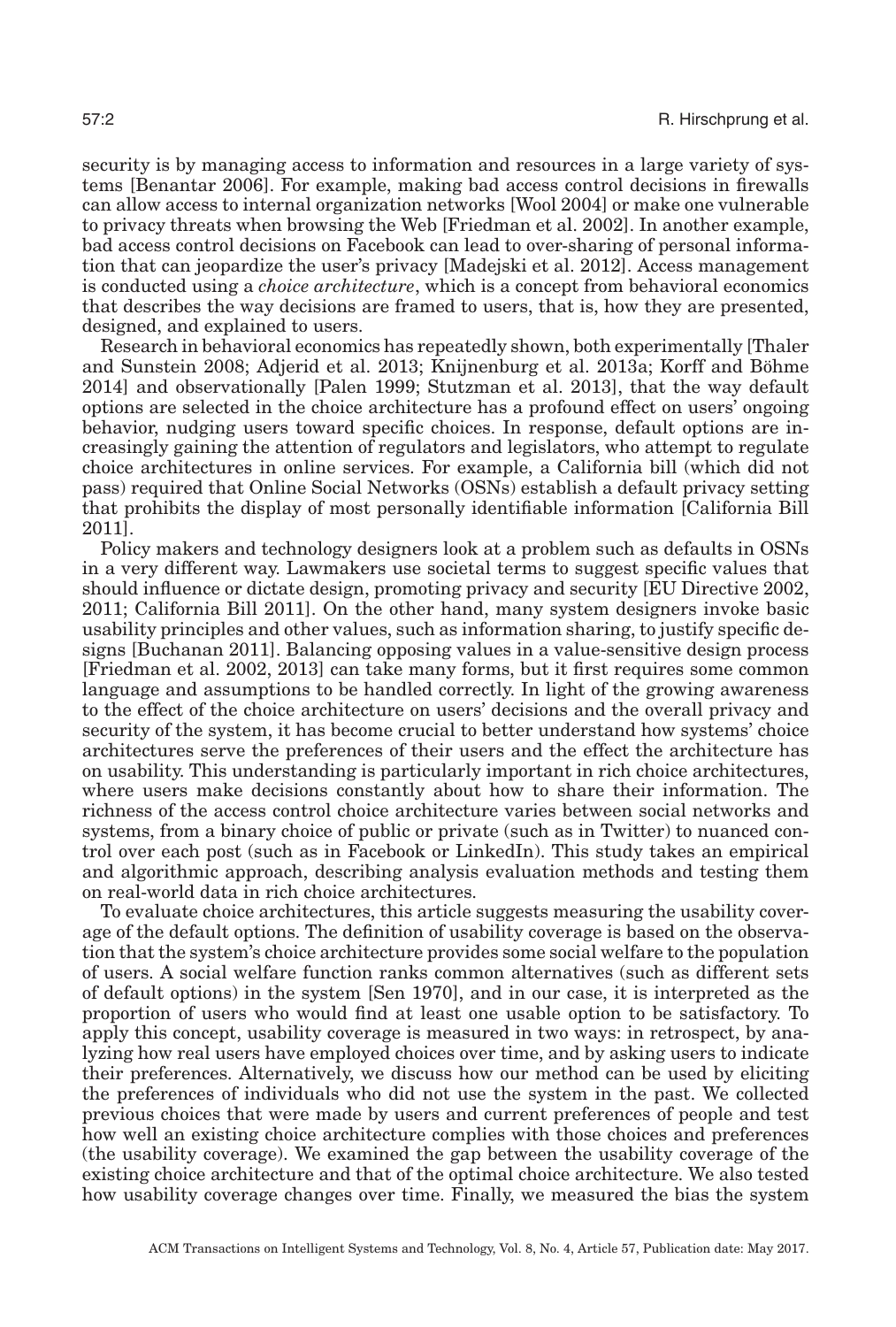<span id="page-2-0"></span>

(a) Access control options in Facebook

#### (b) Safari web browser privacy settings

Fig. 1. Two examples of user interfaces for access control: The left screenshot (a) shows Facebook's privacy control user interface, which is used to decide the audience for a published post. The user can select one of the displayed options, which include *Public*, *Friends* and *Only-Me*. The user can also abandon the default options by selecting *Custom* and decide the audience using fine-tune settings. The right screenshot (b) shows the Safari web browser privacy settings. These settings are configured by default when the application is installed. By using this interface, the user can manually set authorizations to use cookies and location services.

applies to its choice architecture by estimating whether the system nudges users to disclose more or less information.

To empirically test our method, we examined actual privacy settings for 266 Facebook users who published a total of 21,950 posts, and we surveyed 533 participants who were asked to elicit their preferred set of default options. Facebook was chosen as our research case study because it provides a rich interface to manage fine-grained access control (see Figure [1\(a\)\)](#page-2-0) and is an information-sharing framework in which users are active in managing their privacy [\[Stutzman et al. 2013\]](#page-20-3). The findings of this research describe how access control choice architectures can be improved to maximize the users' social welfare. Our results from both user studies show that usability coverage can be used as an intelligent tool in analyzing choice architectures, determining how they contribute to the experience of existing users, how they perform over time, and in which way they nudge their users. We end the article by discussing how our methods can be used as a design and regulation tool and how choice architectures can be used to enhance the security and usability of information systems.

#### **2. BACKGROUND**

Our work was inspired by scholarly research on access control decision-making and behavioral biases. In the following sections, we relate each field to our study.

#### **2.1. Decision-Making in Access Control**

The disclosure of sensitive data can be initiated by the user (like in OSNs) or by the system (like in cyber-security mechanisms). Cyber-security systems regularly monitor network traffic, device use and personal communications in order to cope with a variety of vulnerabilities (e.g., intrusion detection, malware detection, data leakage prevention, and phishing identification). However, these cyber-security mechanisms raise a new challenge: balancing cyber-security risks against privacy and civil liberties concerns [\[Thang and Nguyen 2016;](#page-20-4) [Landau 2014\]](#page-20-5). Thus, privacy concerns might reduce the acceptance and use of cyber-security systems by organizations and individuals, leading to decreased security for everyone's activities [\[Pfleeger et al. 2014;](#page-20-6) Warkentin and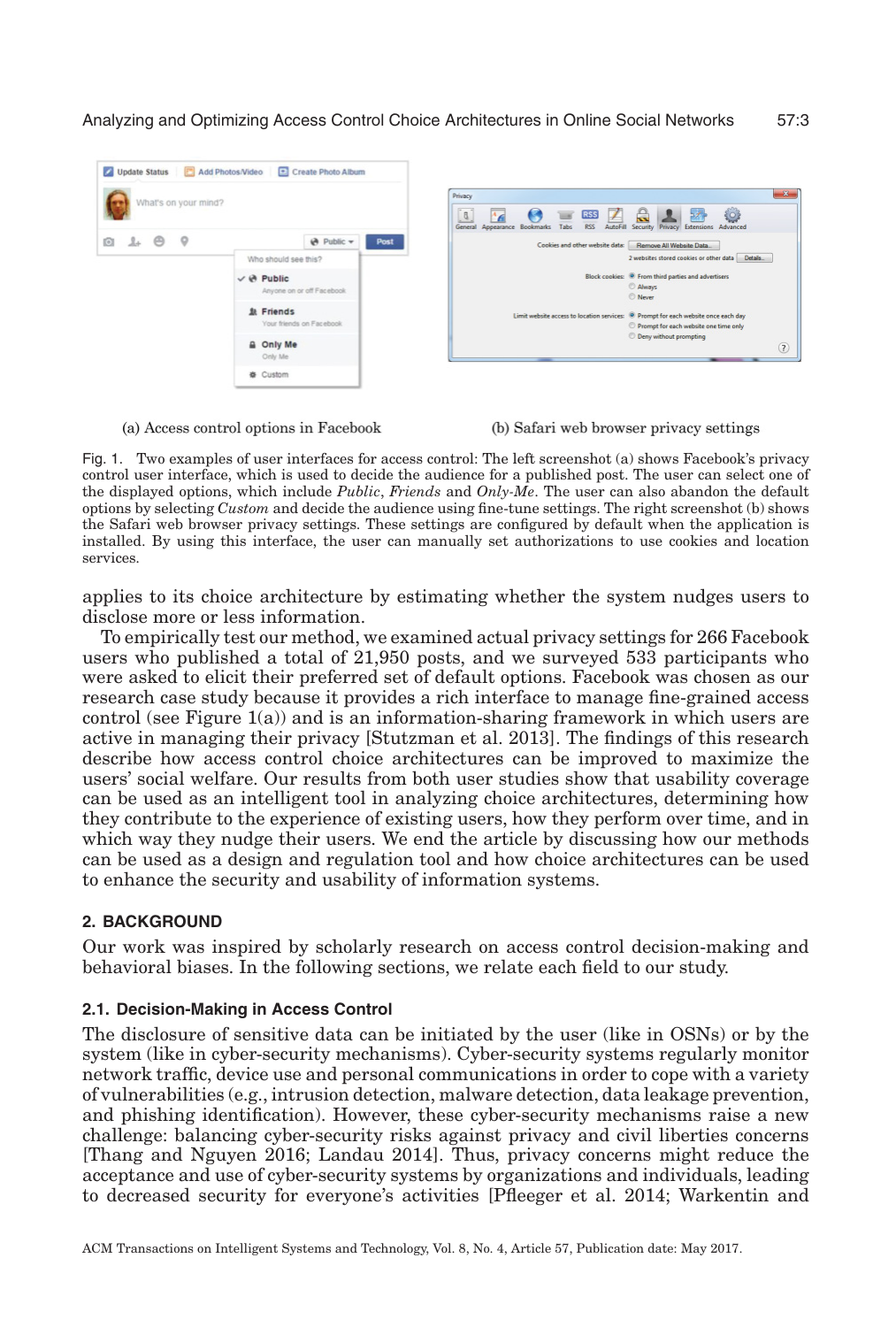Willison 2009]. An access control mechanism can provide the user a way to balance privacy disclosure vs. social benefits and security.

How are access control decisions conducted? In many online services, the answer to this question depends on the context of the information, resource sharing, and the interaction model of the users with the services. In a growing number of online services, users are offered a high level of control by using sophisticated access controls. Generally speaking, access control is the selective restriction of access to a place, information or other resource, based on a formal model that describes the type, characteristics, destinations and extent of information disclosure [\[Sandhu et al. 1996\]](#page-20-7). The basic mechanism of access control is similar for many types of information security system scenarios, including access to physical objects and places [\[Bauer et al. 2005\]](#page-18-3), firewall management [\[Wool 2004\]](#page-21-0), browser cookie management [\[Friedman et al. 2002\]](#page-19-2), and OSN sharing [\[Madejski et al. 2012\]](#page-20-0).

However, the usability of access control mechanisms in modern distributed systems has been widely criticized, mainly because of the limited technological literacy of the average user and the significant effort required on the user-side to determine how to implement the desired access rules [\[Tolone et al. 2005;](#page-21-2) [Moyer and Abamad 2001\]](#page-20-8). This phenomenon is an outcome of the reality that most users are not experts at this task and that access management actions are almost always secondary to the collaborative task at hand [\[Cao and Iverson 2006\]](#page-19-8).

Access control decision-making is conducted in the presence of uncertainty, where the benefits and probability of harm are weighted against each other [\[Dinev and Hart](#page-19-9) [2006\]](#page-19-9). Uncertainty inherently complicates any decision-making process, making it prone to human biases [\[Kahneman and Tversky 1979\]](#page-19-10). Behavioral economics research shows that choice architecture, the way choice alternatives are framed and contextualized, significantly and strongly affects the actual user's choices. For example, users tend not to change their initial calendar-sharing options [\[Palen 1999\]](#page-20-2), decisions on receiving electronic mail from Websites [\[Johnson et al. 2002\]](#page-19-11), retirement plans [\[Madrian and](#page-20-9) [Shea 2000\]](#page-20-9), or even decisions regarding organ donation [\[Johnson and Goldstein 2003\]](#page-19-12).

Default choices play on people's tendencies to stick to the status quo, and therefore, if sharing is the default, people will tend to share more [\[Schweitzer 1994;](#page-20-10) [Smith et al.](#page-20-11) [2013\]](#page-20-11). Additionally, defaults can be considered to be the service's official or unofficial recommendation, pushing users toward a particular choice [Sher and McKenzie 2006; McKenzie et al. 2006]. Research on privacy has shown that users' decisions in disclosing information can be affected by the wording of the options [\[Adjerid et al. 2013;](#page-18-1) [Staddon](#page-20-12) [et al. 2013\]](#page-20-12) and by the number and granularity of the choices [\[Knijnenburg et al. 2013a,](#page-19-3) 2013b].

Several studies have shown the potential of reconstructing default options to improve privacy decision-making and to reduce the user's burden. For example, algorithms for finding defaults for location sharing applications were evaluated by [Ravichandran](#page-20-13) [et al. \[2009\],](#page-20-13) and clustering-based algorithms were suggested by [Toch et al. \[2010\]](#page-21-3) and [Hirschprung et al. \[2015\].](#page-19-13) [Knijnenburg and Kobsa \[2014\]](#page-19-14) experimentally evaluated different default options, showing how users' sharing tendency can be increased without increasing their privacy concerns. However, to the best of our knowledge, there were no works that aimed at evaluating and optimizing the default options of existing systems that have an existing user base. Analyzing existing user behavior raises new challenges in understanding the interaction between users' decisions and the context in which they are made, challenges we aim to address in this article.

To demonstrate the place of choice architecture in access control, let us look at two examples. Figure [1\(a\)](#page-2-0) depicts Facebook's privacy controls, which allow users to control the audience for a published post. This interface allows users to choose who will have access to a specific piece of information by choosing among a small set of possibilities, which are ordered according to the level of sharing (*Public*, *Friends*, and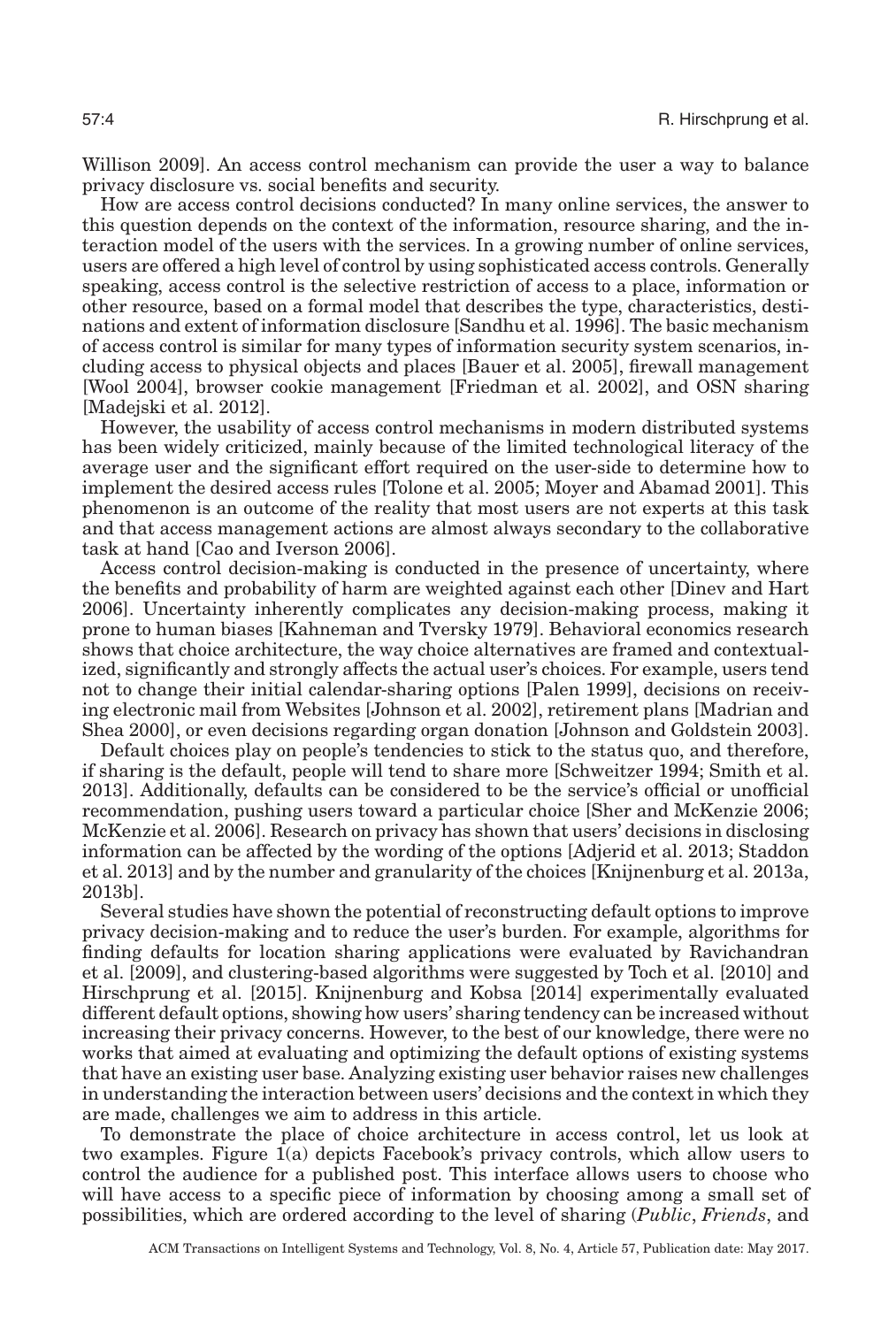*Only-Me*). If the user is not satisfied with the available possibilities, there is an option to choose "*Custom,*" which provides a fine-grained configuration. Figure [1\(b\)](#page-2-0) depicts the Safari web browser privacy settings. These settings are configured by default when the application is installed. By using this interface, the user can manually set general authorizations to use cookies, can watch the list of web sites that stored cookies in the browser and selectively delete them, and can limit web sites from accessing location services. The short list of initial possibilities that is presented to users comprises the set of default options that the designers assume the users will choose from. We distinguish between *default options*, which are the set of initial possibilities introduced to the user, and the *default choice*, which is the predefined choice that is selected by the service if the user does not explicitly select another choice.

## **2.2. Choice Architectures for Access Control**

The power of default options and choices has encouraged policy-makers to regulate those defaults to discourage or encourage certain practices by electronic services. For example, the 2002 EU Opt-In Directive states that marketing email messages can be sent only to recipients who have given their prior consent, thus adopting an opt-in approach [EU [Directive 2002\]](#page-19-6). Similarly, Canada's 2010 Anti-Spam Legislation establishes that all commercial electronic messages can be sent only to recipients who have given their prior consent [\[Canada's Justice Laws 2010\]](#page-19-15). On the other hand, the United States 2003 CAN-SPAM Act allows direct marketing email messages to be sent to anyone, without permission, until the recipient explicitly requests that they cease, thus allowing an opt-out approach [\[US Public Law 2003\]](#page-21-4). The 2011 EU Consumer Rights Directive subjected electronic commerce websites to a regulation that bans pre-ticked check boxes on websites for charging additional payments [EU [Directive 2011\]](#page-19-16). For example, it is now illegal for a European website to add items to consumers' shopping carts by default.

Attempts to regulate OSN services were even more specific in describing how privacy defaults should be engineered. The EU Article 29 Working Party recommended that OSN providers offer default privacy settings that restrict viewing the user's profile to self-selected contacts [EU [Directive 1995\]](#page-19-17). The 2011 California Bill S.B. 242 goes even further. It requires that OSNs set defaults to limit access in such a way that the users must choose the information that is to be made public and the OSN would have to ask users to establish their privacy settings when they register to join the site instead of after they join [California [Bill 2011\]](#page-19-5). The bill's author, California senator Ellen Corbett, explains the logic behind the bill [\[Buchanan 2011\]](#page-18-2):

"You shouldn't have to sign in and give up your personal information before you get to the part where you say, 'Please don't share my personal information.' "

This quotation highlights the trend in which regulation attempts to oversee the user's experience in OSNs and guides the interaction between the user and the service when using the default options and choices, according to privacy values.

The response of OSNs to the bill contains language that highlights usability rather than privacy. According to a letter sent by the Internet Alliance, a trade association that includes Facebook and other OSN websites, the bill [\[Buchanan 2011\]](#page-18-2):

"would force users to make decisions about privacy and visibility of all information well before they even used the service for the first time, and in such a manner that they are less likely to pay attention and process the information."

The response highlights several key issues in usability engineering: the user's cognitive state, context of use, and user knowledge at the time of the decision. In this debate, privacy and usability are in direct conflict. However, to productively discuss both

ACM Transactions on Intelligent Systems and Technology, Vol. 8, No. 4, Article 57, Publication date: May 2017.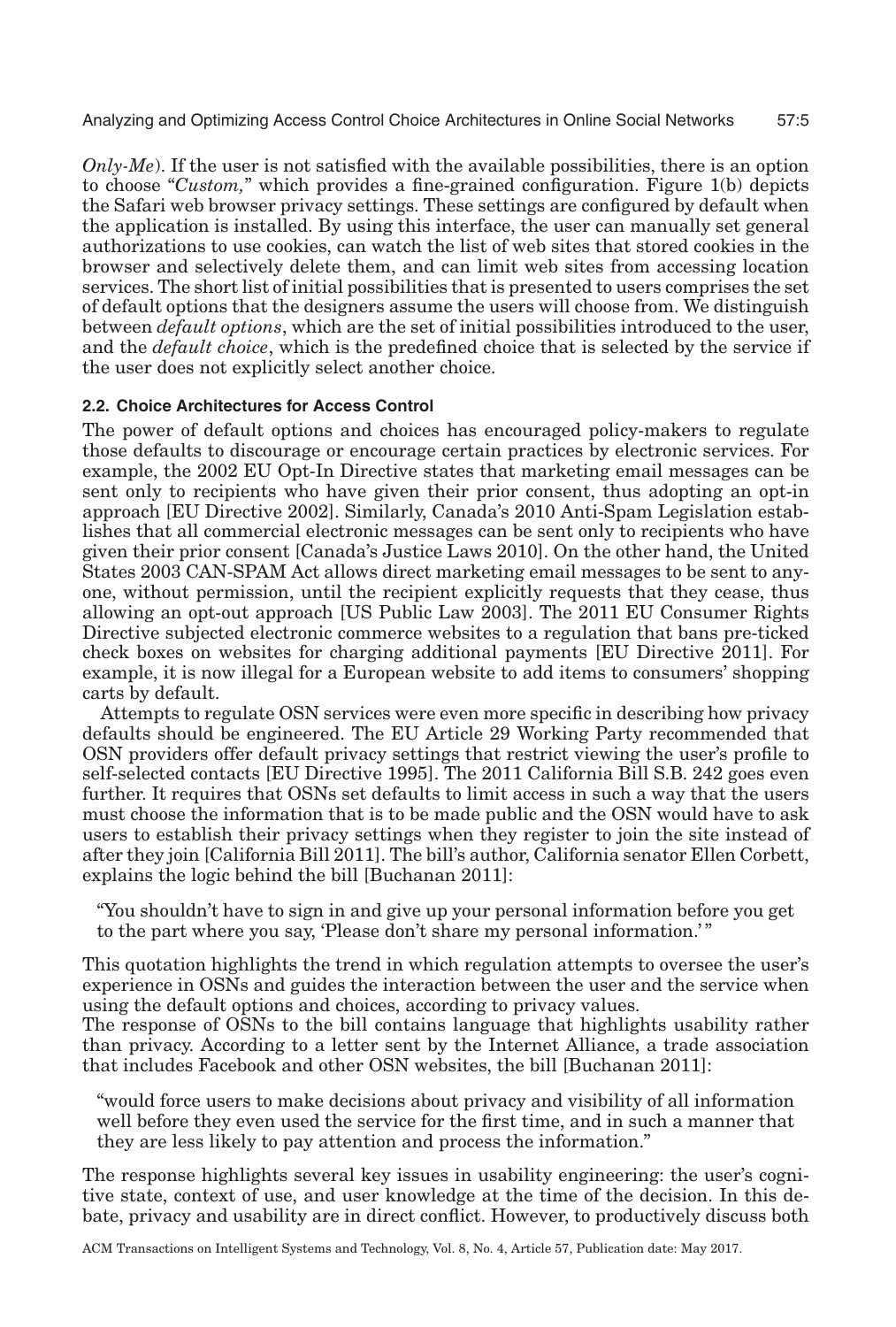concepts together, we must define the common language that combines these concepts as well as metrics that would provide a clear goal for effective privacy controls.

#### **3. MODELING ACCESS CONTROL MECHANISMS**

#### **3.1. Access Control Evaluation**

An access control mechanism usually relies on a choice architecture that offers the user few canonical options (default options). If *C* is the set of all possible options, and *C*' is the set of the default options, then *C*' must be a subset of  $C$  ( $C' \in C$ ). Usually, the number of options offered in the default set is significantly smaller than that of the full set  $(|C'| \ll |C|)$ . To formalize the coverage index, we indicate the satisfaction of user *u* by a specific option *c* with the function  $f_s(u, c)$ , which returns a numeric value of 1 if satisfied, otherwise 0, as given by:

$$
f_s(u, c) = \begin{cases} 1, \text{ user } i \text{ is satisfied by option } c \\ 0, \text{ otherwise} \end{cases}
$$
 (1)

while  $f_s(u, c)$  provides the satisfaction by a specific option, the satisfaction of user *u* by the default set  $C'$  (which includes few options) is given by:

$$
S(u, C') = \begin{cases} 1, & \exists c \in C' : f_s(u, c) \neq 0 \\ 0, & otherwise \end{cases}
$$
 (2)

Assuming that we have *N* users, the coverage index for the default set *C* is defined as the proportion of users who comply with  $S(u, c') = 1$ , which is given by

$$
Coverage(C') = \frac{1}{N} \sum_{u=1}^{N} S(u, C')
$$
\n(3)

#### **3.2. Social Network Posts Publishing Access Control**

To empirically test our definitions, we look at OSNs, in which users make many access decisions, such as setting the audience for each published post. Specifically, we formalize Facebook's access control model. Let  $A_\mu$  be the number of actions user  $\mu$  made, which is, in this specific example, the number of posts he published, and let *pua* be the configuration user *u* chooses for her action  $a (a = 1, 2, 3... A u)$ . In this case, we define the satisfaction of user *u* for a specific post that she published (for a single action  $p_{ua}$ ) by the set of default options *C'* as follows:  $f_p(u, a, C') = \exists c \in C' : p_{ua} = c$ . When measuring the coverage, we can refer to all of the actions of all of the users homogeneously or examine how the default options address each user's action decisions. Therefore, we define two evaluation indexes (two types of coverage) for the usability coverage of a set of default *C* : *choice coverage* and *user coverage*. The *choice coverage* measures the coverage by calculating the proportion of the actions' decisions that are matched with at least one of the options in the default set (without distinguishing among the users) and is given by:

$$
choice\ coverage(C') = \frac{\sum_{u=1}^{N} \sum_{a=1}^{A_u} f_p(u, a, C')}{\sum_{u=1}^{N} A_u}
$$
\n
$$
\tag{4}
$$

The *user coverage* measures the coverage by calculating for each user a grade, which is the proportion of her actions' decisions that are matched with at least one of the options in the optimal set and then averaging all of the user's grades, which is given by:

user coverage(C') = 
$$
\frac{1}{N} \sum_{u=1}^{N} \frac{\sum_{a=1}^{A_u} f_p(u, a, C')}{A_u}
$$
 (5)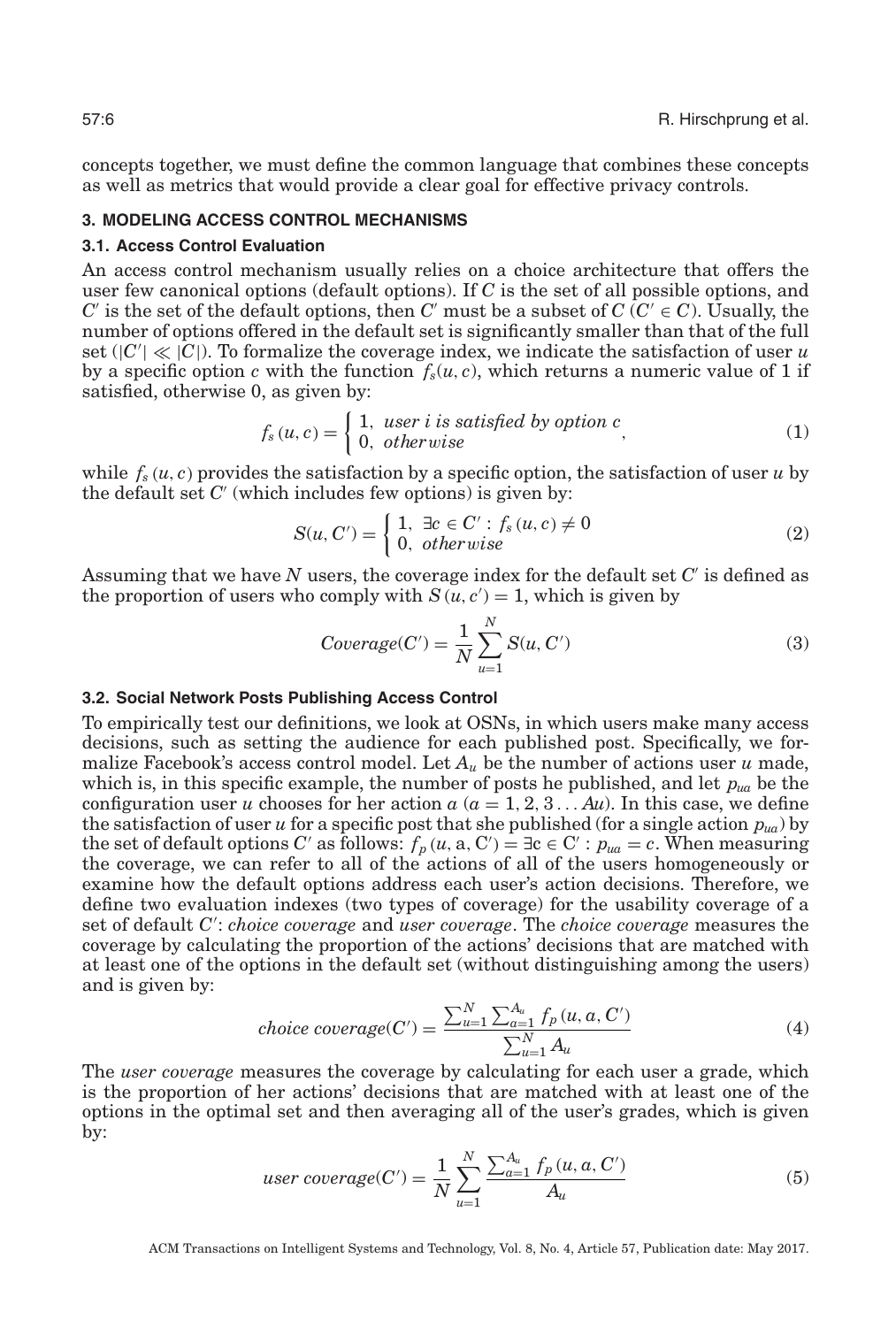The *choice coverage* can be derived from the *user coverage* by giving the result of each user's coverage a weight, which is equal to the percentage of posts (out of all posts) the user published. To illustrate how these indexes work, let us take two Facebook users who have published posts. In this case, each posting is an action: User A has 3 posts, and 2 of them can be satisfied by the set of default options (e.g., one of the options in the set would include the user's choice). User B has 18 posts, and 16 of them are satisfied by the set of default options. We have a total of  $2 + 16 = 18$  covered posts out of 21 posts. Thus, *choice coverage*  $=$   $\frac{2+16}{21}$   $=$  86.7%. The grade for user A is  $\frac{2}{3}$ , and the grade for user B is  $\frac{16}{18}$ , and therefore, *user coverage*  $=$   $\frac{\frac{2}{3} + \frac{16}{18}}{2}$  = 77.8%. These two indexes represent two different approaches to characterizing and evaluating the default options in this case. The *choice coverage* addresses the overall publishing activities (all of the posts of all of the users in the above Facebook example), ignoring its distribution across users, which gives "heavier" users who published more posts a higher weight. The *user coverage* addresses the proportion of users who are covered by the default set, normalizing each user by the number of her publishing actions (the posts of each user in the above example), and thus gives each user an equal weight. In the above example, it can be observed that because user B is dominant (because of her quantity of posts compared to user A), she significantly increased the *choice coverage*, while maintaining an effect equal to that of the other user on the *user coverage*.

Setting a criterion for the *user coverage* and *choice coverage* indexes in order to estimate normative approaches to what are "good" and "bad" options is not a straightforward task, because each choice has a complicated tradeoff between different values. For example, if we increase the number of options in the default set, we will most probably increase the *user coverage* and the *choice coverage*, but the choice architecture will provide lower usability to the user. Theoretically, it is possible to set boundaries to the coverage indexes. However, we think that a more proper approach is to bound security issues such as privacy violation (as described in Section 5.3) and then optimize the coverage given these boundaries as constrains.

#### **3.3. Analysis of Access Choice Architectures**

To evaluate how access control choice architectures fare, we compared the coverage of users' actual choices by the existing choice architecture and an optimal choice architecture that we generated (heuristically). The difference between the performance of the two architectures reflects how well the existing choice architecture answers its existing users' preferences. To generate the optimal set, we build on previous studies that allocated options by applying a general algorithm for optimizing the choice architecture [\[Olson et al. 2005;](#page-20-14) [Watson et al. 2015;](#page-21-5) [Hirschprung et al. 2015\]](#page-19-13). The algorithm extracts *k* canonical options (*k* is a parameter) from the full decision space based on users' actual choices or preferences.

The choice reduction algorithm's objective function can be one of the options: optimization by actions (maximal *choice coverage*) or optimization by user (maximal *user coverage*). The algorithm can be customized to a pre-reduction of the configuration space in such a way that not all of the theoretical options are included in the process. This feature is useful when, in a preliminary analysis, it is found that some options were not selected by any of the users and, thus, can be eliminated to reduce complexity and increase the algorithm's performance. Additionally, the algorithm has the flexibility of defining a threshold on two options to reflect a situation when two different options can be similar such that if a specific user is satisfied by one of them, she will be satisfied by the other. However, in our case, we set the threshold to 0, which means we ask for complete equality. Thus, the reduced configuration space can be limited to only those configurations that were chosen by at least one user. Because the algorithm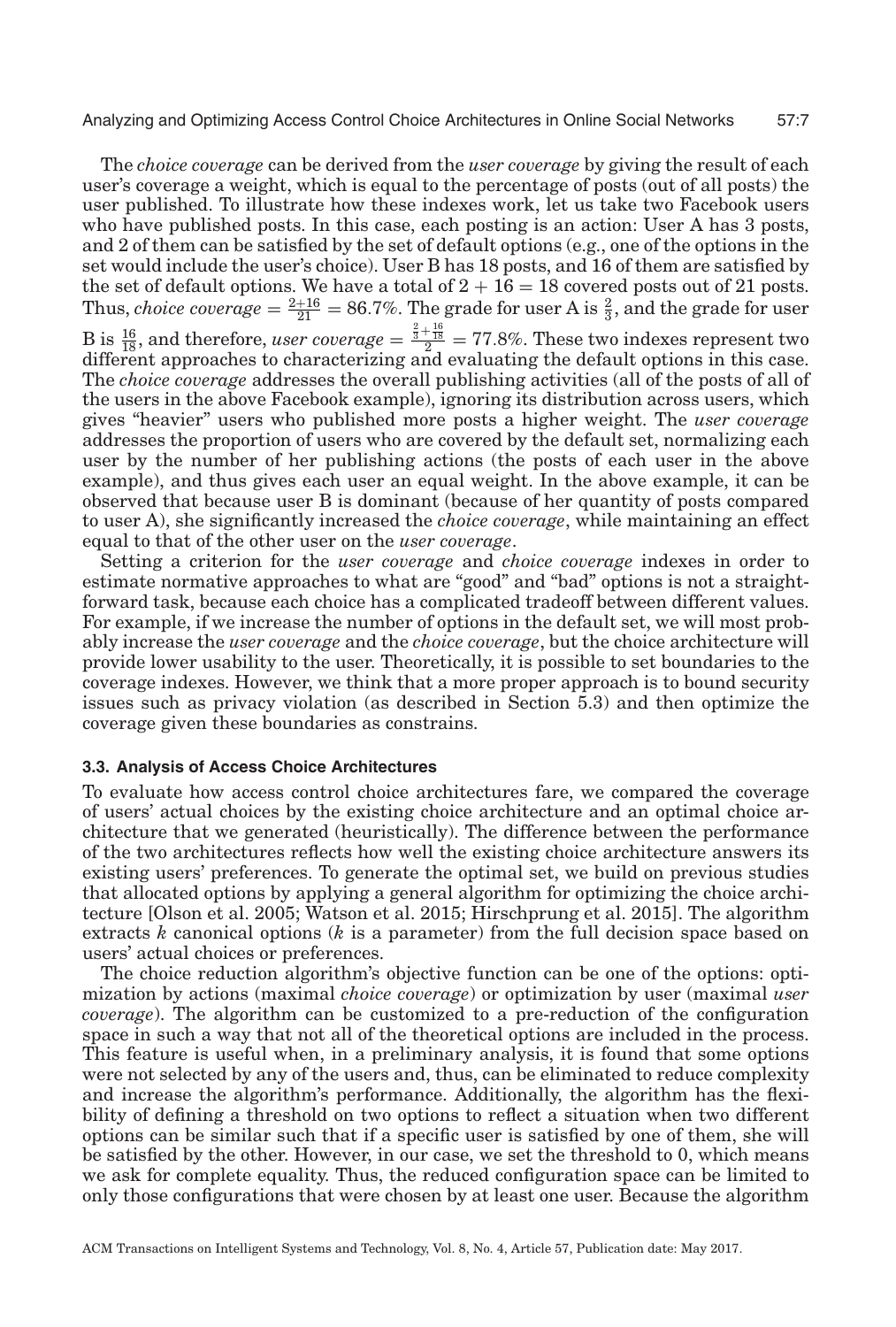has factorial complexity, this preliminary process is significant as a means of reducing the computational effort.

The algorithm can work in two modes: *standard mode*, seeking the best *k* configurations to maximize the objective function, and *preset mode*, in which instead of generating the optimal configurations, it is possible to insert  $k'$  preset configurations. The preset mode is useful for measuring the performance of a current set of default options in an existing system. For example, when  $k' = 3$ , it reflects the current number of Facebook defaults. The algorithm can run for all of the posts or only for posts that were customized by the user (not configured by one of the three defaults). The full pseudo-code of the algorithm applied for the Facebook post publishing example (standard mode for all posts) is given in Algorithm 1.

**ALGORITHM 1:** The pseudo-code of the adopted algorithm for optimizing Facebook post publishing privacy settings (describe the standard mode)

```
% Eliminate non-relevant configurations
========================
conf options ←− all possible configurations % the combinatorical combinations
                                               of all parameters
for x=1 to | conf-options |conf eliminate flag ←− TRUE
  for u = 1 to Nfor a=1 to Au
       if conf-options [x] == p_{ua} then
          conf eliminate flag ←− False
     if conf eliminate flag
       eliminate conf_options[x] from conf_options
% Find optimal configuration
==================
conf_space ← all k combinations out of conf_options
                                                             |conf options|
                                                                   k
                                                                          λ
for x=1 to | conf space |
  for u = 1 to NUser Coverage count ←− 0
     for a=1 to A_uconf fit flag ←− FALSE
       for s=1 to k
          if conf_space [x]_k == p_{ua} then conf_fit_flag ← TRUE
       if conf_fit_flag
         Coice Coverage[x] ++
          User Coverage count++
  User Coverage[x] ←− User Coverage[x] + ( User Coverage[x] / Au )
Case Objective Function
     Optimize by Actions: SELECTED CONFIGURATION ←− configuration with
                          MAX (Coice Coverage)
     Optimize by Users: SELECTED CONFIGURATION ←− configuration with
                          MAX (User Coverage)
```
The algorithm includes two main phases. In the first phase, the algorithm generates all possible configurations of the choice architecture space. Then, the algorithm eliminates from the configuration space each configuration that was not used by at least a single user. In the second phase, the algorithm generates all possible combinations of *k* configurations out of the reduced configuration set. The algorithm calculates the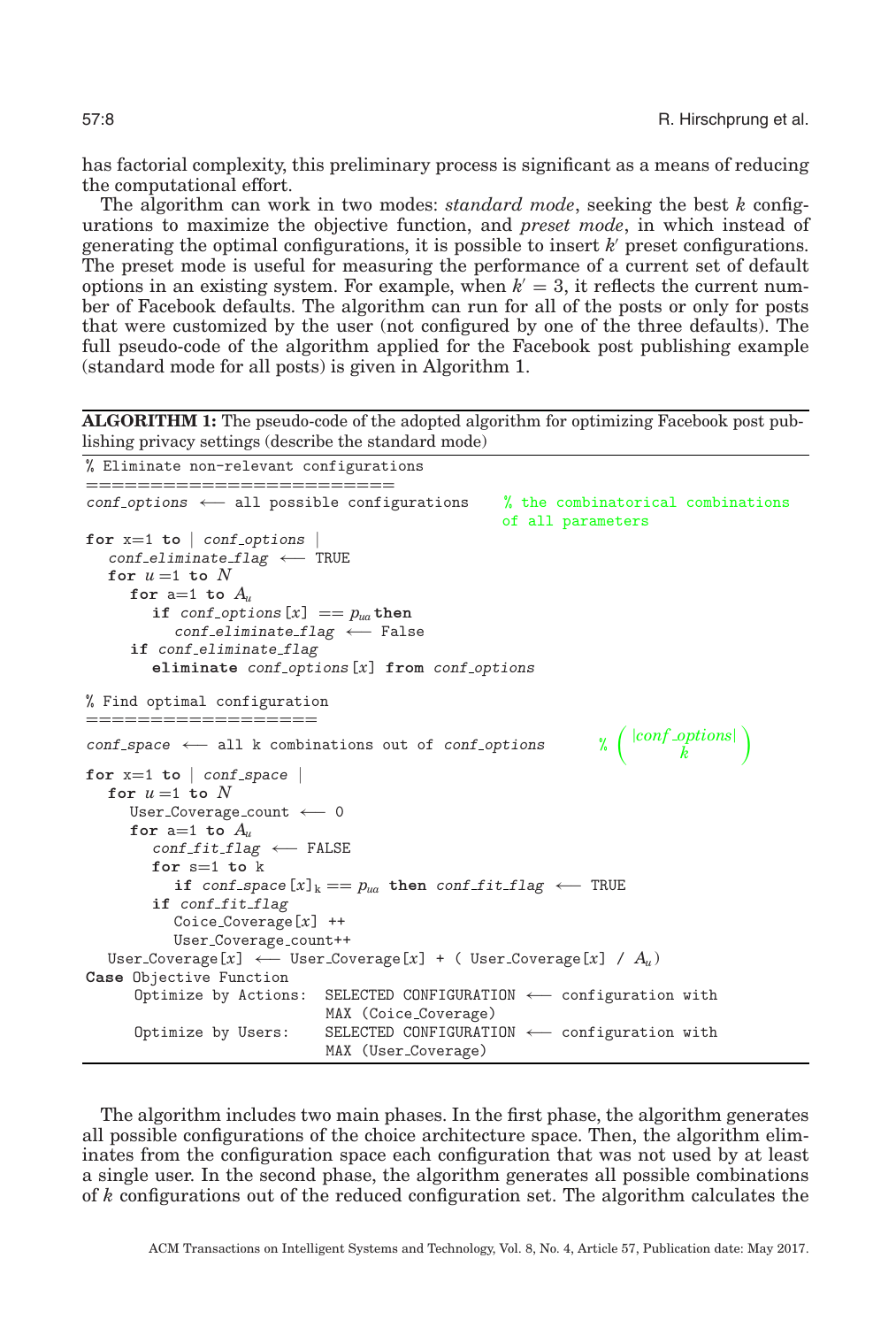choice coverage and the user coverage for each set and selects the optimal configuration according to the objective function, which is the maximal *choice coverage* or maximal *user coverage*.

## **4. METHOD**

To evaluate the methodology, we first applied it to real data of post sharing configuration decisions made by 266 users. These data were collected directly from Facebook. Then, we launched a survey with 533 participants who were asked to indicate their preferred three defaults. In the survey, the participants were not bound to Facebook's choice architecture, and they had the freedom to select their preferred set of defaults. We calculated the optimized configuration set and compared it with current Facebook defaults. Furthermore, we evaluated the amount of bias from the optimized set by quantifying the openness level of sharing.

## **4.1. Data Collection**

We collected the data of 266 users (21,950 posts) by using Facebook's application programming interface (API), which accesses and analyzes privacy settings on Facebook. The application first asks for the participant's consent and then asks the user to grant specific access permissions to Facebook data. Afterward, the application accesses the participant's old posts using Facebook's Graph API. The application also collects general information about the participant, such as the number of friends and some demographic information (e.g., age, gender, and education).

## **4.2. Survey**

We collected the answers of 533 participants in an online questionnaire that was not framed under Facebook's environment by using a survey engine. The participants were asked to select their 3 preferred default options out of a set of 11 options. The questionnaire of this survey is available in Appendix A. The options were shuffled and displayed in random order. The survey set of options is similar to the Facebook set of options and includes the option: "Share with people who live in your city or in your area," which can be selected in Facebook by using the smart-list<sup>[1](#page-8-0)</sup> feature.

#### **4.3. Participants**

The participants were Amazon Mechanical Turk (Mturk) workers who were Facebook users. The participants were recruited via Mturk, which is a common tool for running behavioral studies [\[Mason and Suri 2012;](#page-20-15) [Komarov et al. 2013\]](#page-19-18) and has been used extensively in the field of privacy [\[Ayalon and Toch 2013;](#page-18-4) [Kelley 2010\]](#page-19-19). Also, "MTurk especially is suitable to conduct survey research if Internet users are the intended population" [\[Schaarschmidt et al. 2015\]](#page-20-16). American MTurk workers, who were the population of our study, have a similar amount of personal information online as the general American population [\[Kang et al. 2014\]](#page-19-20). In the data collection study, for an approximately 10-minute task, the participants were paid \$1.00 with a bonus of \$0.25 for providing an additional detailed explanation with regard to sharing their decisionmaking process (which was not relevant to this particular study). In the survey study, the participants were paid \$0.25 for approximately 3 minutes of work. Those rates are within the standard hourly compensations in MTurk studies [\[Ross et al. 2010\]](#page-20-17). Participants were required to be over 18 years old, have an Amazon MTurk HIT rate

<span id="page-8-0"></span><sup>1</sup>Facebook Smart lists use the information the user and his friends added to the Education, Work, and Current City of their profile to automatically create a sub-list of friends. For example, if a user lists Los Angeles as his current city, he will have a list with all of his friends who also listed Los Angeles as their current city.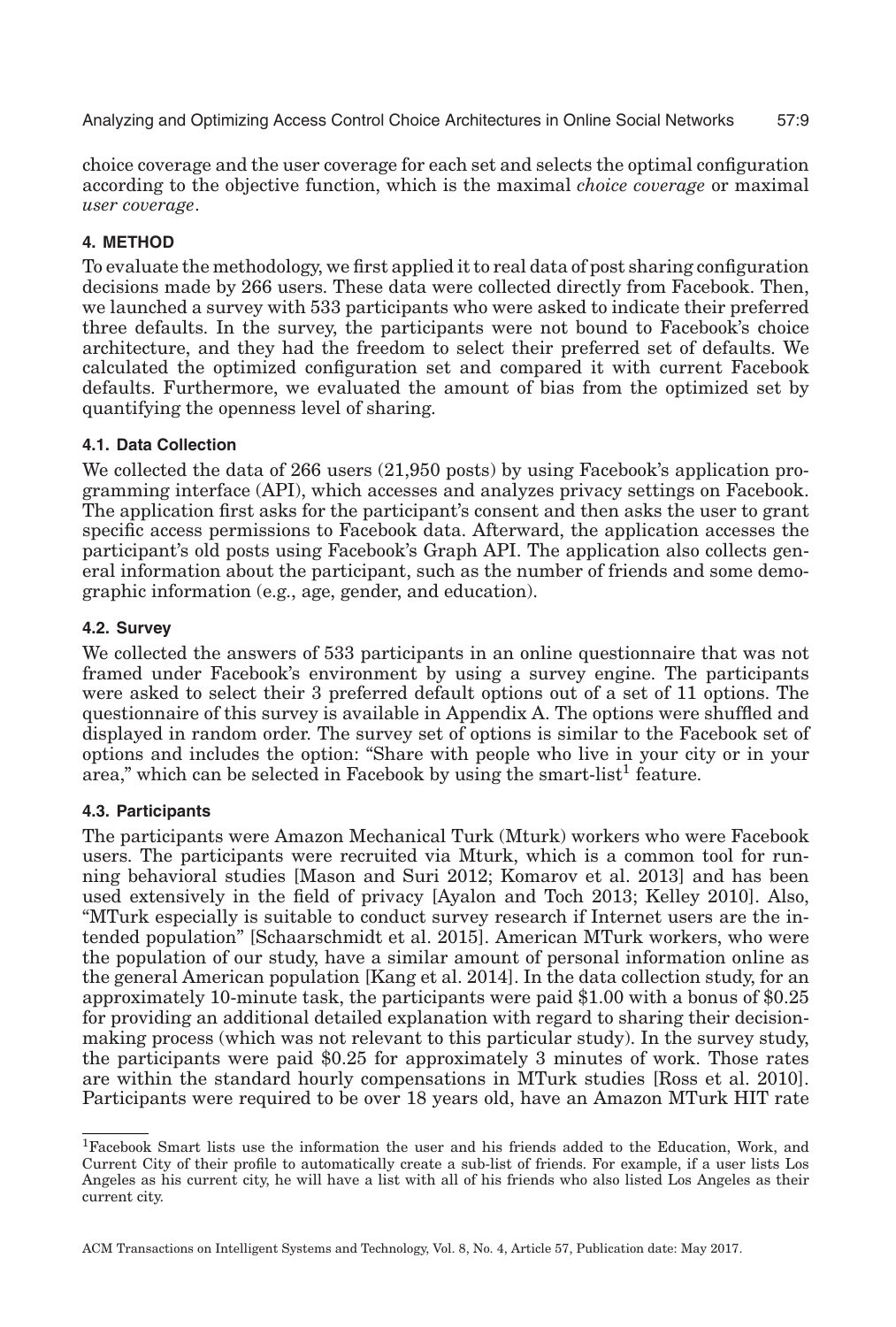of 90% or higher, and be from the U.S. (to ensure that they understood the survey at a native-tongue level).

The sample of the data collection study is heavily biased toward women: 87 of the participants were male, and 177 were female (2 preferred not to report). With regard to age, 49% of the participants were above age 35, 36% were between 25 and 34, and 15% were between 18 and 24. Most of the participants (93%) had at least a bachelor's degree, while 7% graduated high school. These results are in line with the studied demographic properties of Mechanical Turk crowd workers [\[Tomlinson et al. 2010\]](#page-20-17). The average number of Facebook Friends was 400 for males and 382 for females, with no significant differences.

The study was authorized by the institutional ethics review committee. We took several steps toward ensuring the participants' privacy: data were collected and surveyed in an anonymized and secure fashion (we did not record Facebook identity data) only after receiving the participant's consent; the data were accessed only at the time at which the participant granted consent; the post's actual text and content were not analyzed; and the data were accessed and stored in a secure and encrypted way.

#### **5. RESULTS**

The results of the studies are depicted in Figure [2.](#page-10-0) In both the behavior and preferences, sharing the post with Friends was the most common choice, having been used in 48% of the posts and 79% of the preferences. Public was the second most commonly used option in both studies, with 28% of the posts and 58% of the defaults. Only-Me was used in only 2% of the posts and only 31% of the defaults.

In the data collection study, custom options were used in 23% of the posts. This means that for a certain post the user did not choose one of the default options but instead used the advanced interface to customize the sharing settings. In addition, many of the users used more than one sharing option (for different posts they published). Seventy percent of the users used Friends as one of their options, while Public was used by 48% and a Custom option by 33% of the participants. It is interesting to note that 60% of the users who had used Public had also used Friends, and 48% of the users who had used Custom had used Friends. However, only 21% of users used both Friends and Public. Gender was correlated with a difference in publishing behavior: females published more posts than males, with an average of 122.0 for females and 72.6 for males  $(t(198) = 3.669, p < .001)$ .

In the survey study, "share with specific people" was chosen as one of the options in the default (with a variable number of specified people) by 43% of users, Friends-of-Friends by 34%, "include Friends but exclude specific people" (with a variable number of specified people) by 30%, and "share with people in your area" by 12%. It can be noted that the results of both studies generally line up. However, when comparing them, it is important to indicate that in the data collection study, users made actual choices regarding a sharing option (single one each time), which reflects their behavior, while in the survey study, they elicited their preferred set of choices (three options at once), which reflects their preferences.

#### **5.1. Choice Coverage**

In the data collection study, where users' behavior was sampled, we applied the optimizing algorithm (Algorithm 1, as described in Section 3.3) to generate optimized privacy options. Then, we synthesized only those options that were actually chosen by

<sup>2</sup>Since each action in the data collection study included exactly one option, the frequencies in graph (a) sum to 100% (only the top 8 are displayed). However, in the survey study, each default includes 3 options, and thus, the sum exceeds 100%.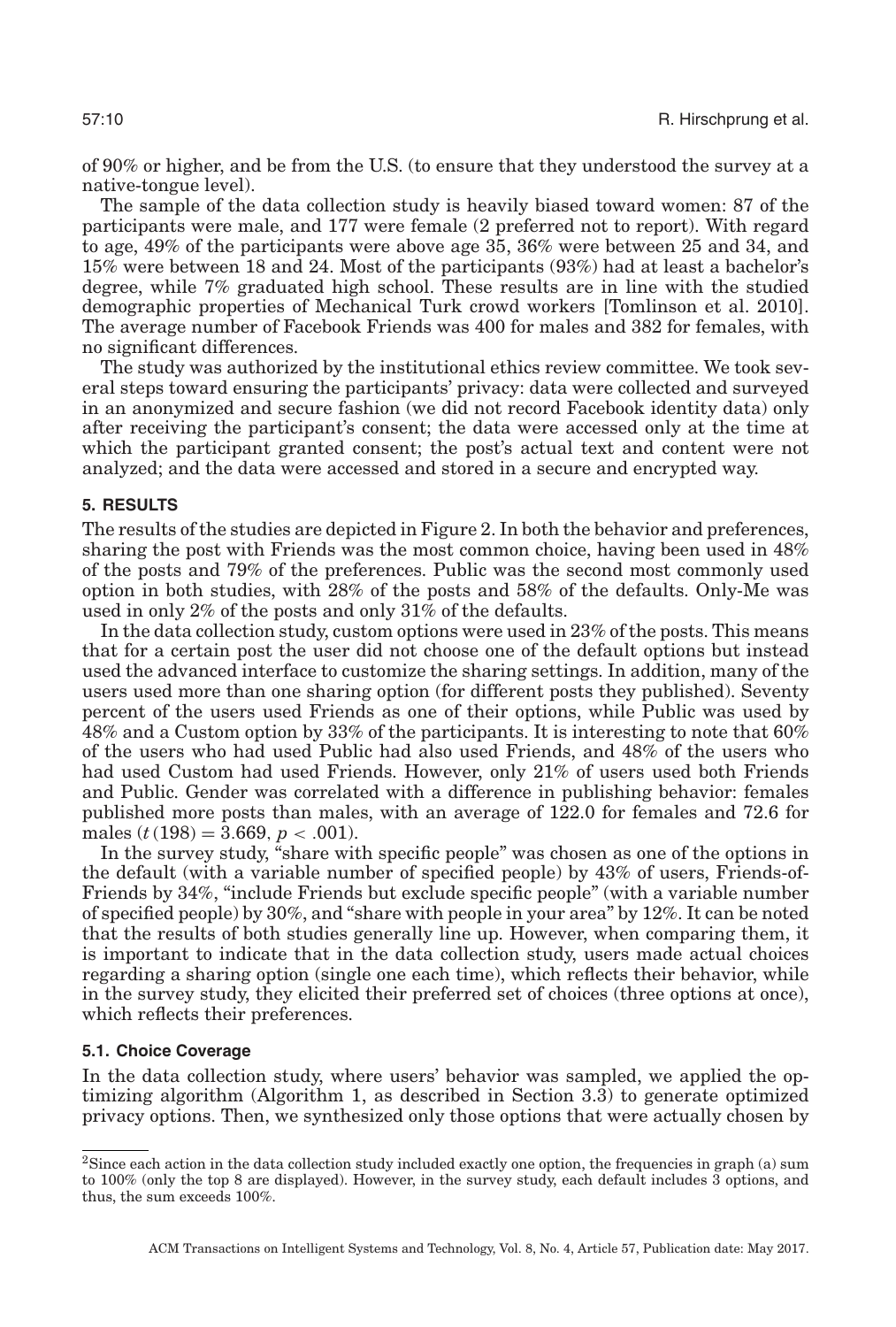<span id="page-10-0"></span>

(a) Options in the data collection study Users' behavior

(b) Options in the survey study Preferences

Fig. 2. How participants use and select privacy options. The left graph (a) depicts the distribution of the top 8 most popular access options that were chosen by the users in the data collection study (a total of 21,950 posts, with a single action per post). The right graph (b) depicts the distribution of access options that were included by the participants in their preferences (a total of 533 participants, with 3 options per participant). The Y-axis describes the various privacy options that were chosen, while the X-axis describes for graph (a) the percentage of posts that were configured with that option and for graph (b) the percentage of defaults that included this option<sup>2</sup>.

the users, and we discarded the theoretical options that belong to the configuration space. As a result, out of 21,950 posts, only 45 privacy options were actually in use. The algorithm was configured to run for one to four choices ( $k \in \{1, 2, 3, 4\}$ ) and for both objective functions: optimized for posts and optimized for users. For each objective, both the *choice coverage* and the *user coverage* were calculated by introducing the optimized set of defaults to the whole set of options. Afterward, the algorithm was run in pre-set mode, with Facebook's three default options inserted (Public, Friends, Only-Me). The optimized default options that our algorithm produced for  $k = 3$  configurations, when optimized for *choice coverage,* are the following:

- 1. Friends
- 2. Public
- 3. Friends except restricted (restrict friends from the pre-defined list)

We applied the same optimizing algorithm to the survey data where users' preferences were sampled. Due to the nature of this study, which did not sample specific Facebook actions (and each participant had only one result), the only relevant mode was optimized for users, and the algorithm was configured to run for three choices (*k* = 3). The *user coverage* in this case was calculated by the rate of users who had at least one of their preferred choices included in the optimized set. The default options our algorithm produced are the following: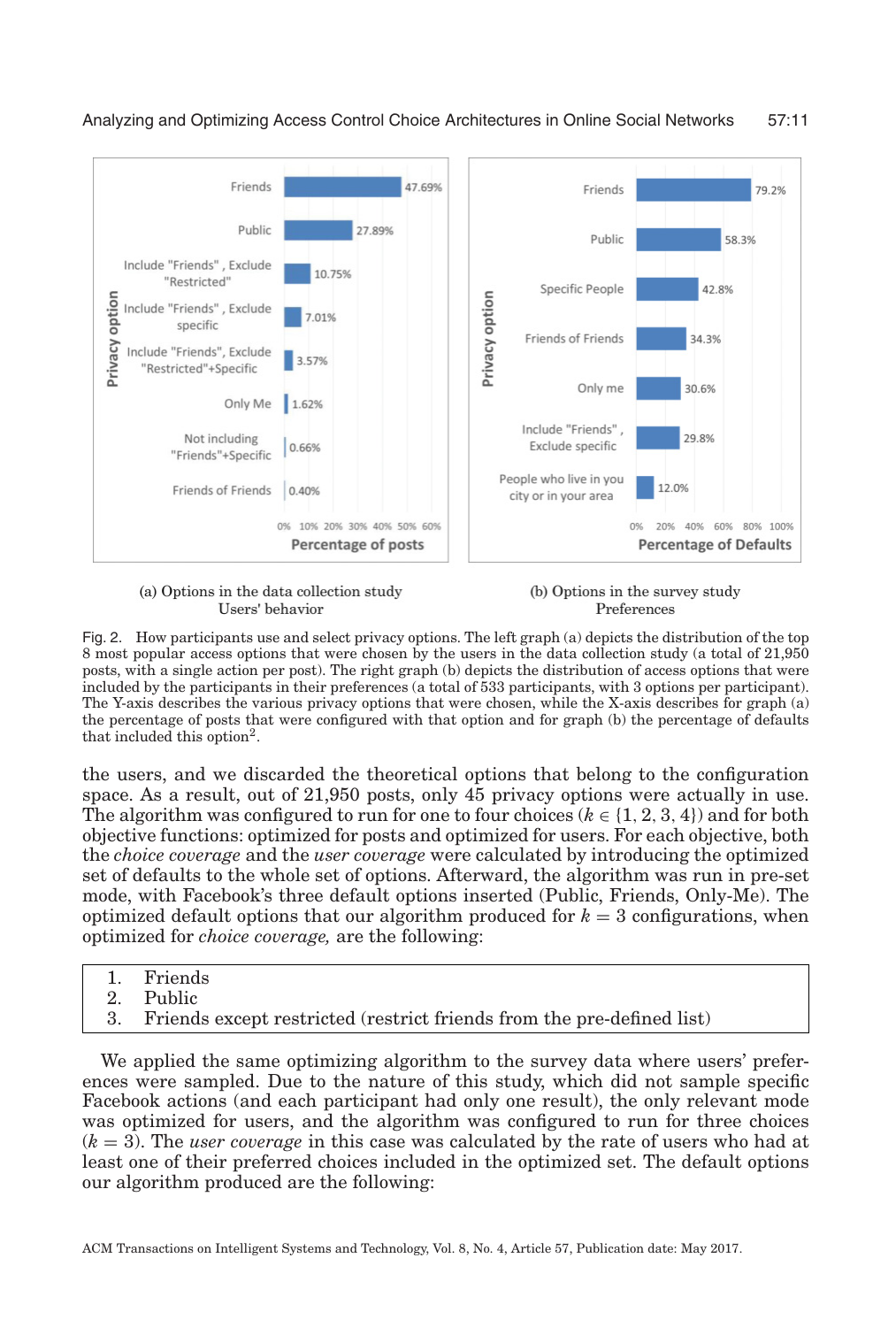<span id="page-11-1"></span>

Fig. 3. Coverage rates. The x-axis stands for the number of options  $(|C|)$ , while the y-axis stands for the coverage rate. The line graphs depict the *choice coverage* (red) and *user coverage* (blue) that were achieved by the algorithm in the data collection study for all of the posts when the subjective function was maximizing the *choice coverage*. The triangle depicts the *user coverage* of the survey study, while the rhombuses depict the coverage that is achieved by Facebook defaults.<sup>3</sup>

- 1. Friends
- 2. Public
- 3. Share with specific people

Figure [3](#page-11-1) depicts the coverage according to the number of options and type of coverage. It can be seen that for three default options, when optimized for posts, the *choice coverage* and *user coverage* were 85.8% and 85.7%, respectively, for the data collection study, and the *user coverage* was 88.6% for the survey study. This result means that approximately 86% of the users would be satisfied with at least one of our optimally set options. The asymptotic nature of the graph suggests that there is no significant benefit from increasing *k* above 4 options. This result sets a clear bound on the optimality of the default options in the given distribution of privacy decisions. The conclusion is that we would probably not find any number of options that would satisfy the whole user population without sacrificing too much of the user's burden. The gap between the

<span id="page-11-0"></span><sup>3</sup>As can be seen in Figure 3, the differences between the *user coverage* of Facebook defaults and the two configurations optimized set are less significant than with the choice coverage. The *choice coverage* is exactly the same in the Facebook defaults and the two configurations optimized set. This is a result of the internal overlap of users' choices, so that the addition of the *Only-Me* option does not contribute much to the *user coverage*.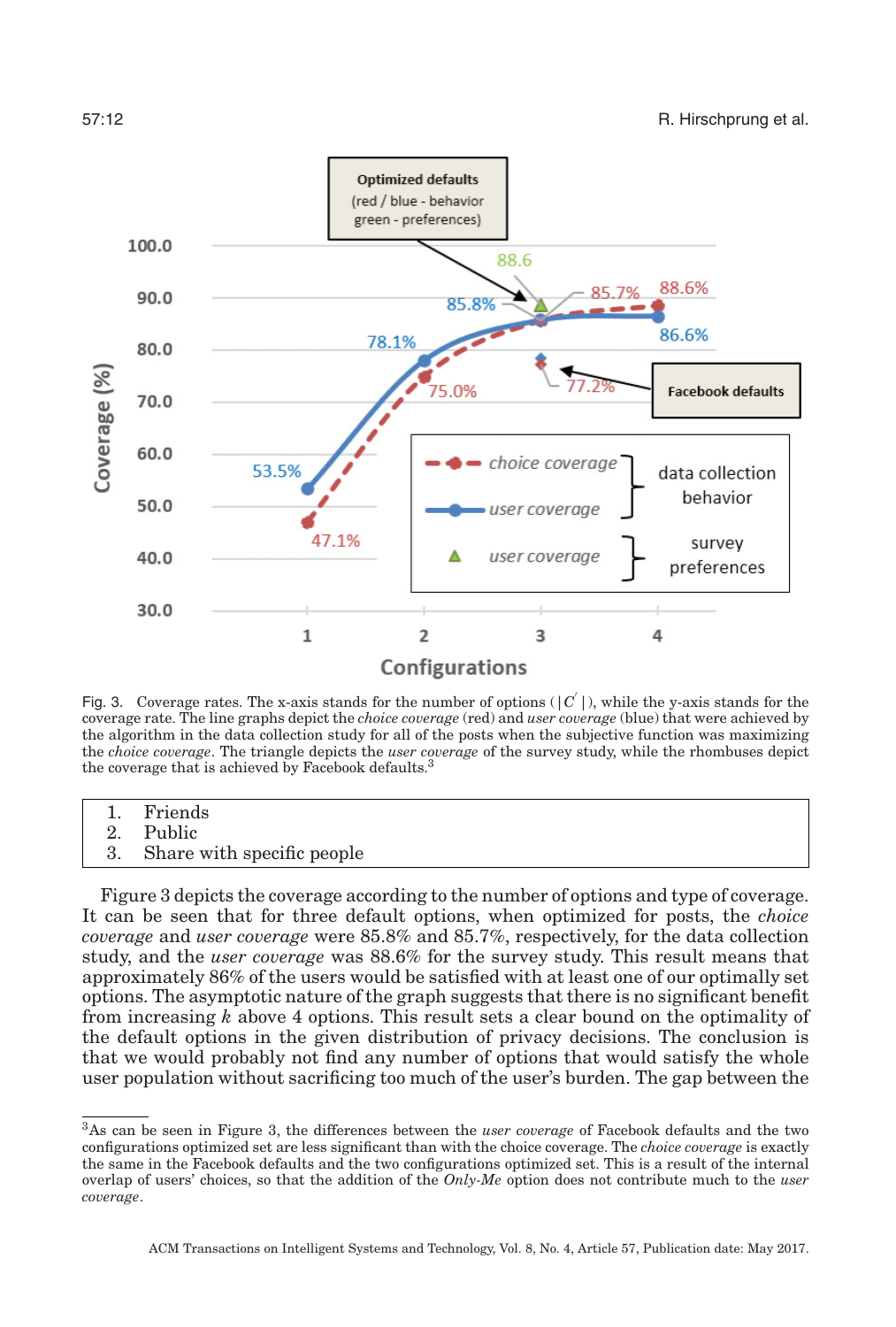*choice coverage* and the *user coverage* graphs is an outcome of the dispersion of satisfied and unsatisfied posts among the users.

To understand how the algorithm can address sophisticated custom options, we applied it exclusively to custom options (in the data collection study). When optimizing the *choice coverage* for only the set of customized posts  $(k = 3)$ , the algorithm produced the following options:

- 1. Friends excluding 1 specific friend
- 2. Friends, but Restricted (restrict friends from the pre-defined list)
- 3. Friends, but Restricted  $+1$  specific friend

These options yield coverages of 67.6% and 48.9% for *choice coverage* and *user coverage,* respectively. When optimized for *user coverage*, we obtained 57.8% and 62.9%, respectively. The reason for the lower coverage rates in comparison with coverage for all of the posts is the difference in homogeneity between the user's choices. We see sufficient overlap between the user's choices when choosing general options, but Custom options are used much more sporadically by the users. There are very few cases in which the same user uses more than two custom options.

The current defaults of Facebook can be compared to the optimal defaults that are generated by our algorithm. As Figure [3](#page-11-1) shows, the Facebook default of *choice coverage* is 77.2% and of *user coverage* is 78.4%, while the optimal generated options cover 85.7% and 85.8%, respectively. The line graph depicts the coverage that is achieved by the algorithm (for 1 to 4 options), while the rhombuses depict the coverage that is achieved by Facebook defaults (there were three options). The vertical distance between them is the gap between the optimal defaults and Facebook's current defaults, and thus, it reflects the contribution of the algorithm to the coverage. The proposed methodology can immediately increase the *choice coverage* by 8.5% and the *user coverage* by 7.4% solely by altering the proposed defaults. The reasons for the better coverage of our defaults is simple: Options such as Only-Me are hardly used by users. Additionally, specific custom options (e.g., Friends except for particular Friends) are a common choice among users but are difficult to define and, therefore, may be inaccessible to the users.

#### **5.2. Temporal Analysis**

When looking at changes through time, we see more positive improvements in the coverage and user burden. Before 2012, Facebook's privacy defaults included also Friendsof-Friends as a default option [\[FTC-USA 2011\]](#page-19-21), and because that configuration had a very low coverage, it downgraded the overall coverage of the options. Facebook has a "built in" default choice for post publishing as well as for other information items. This default is the privacy level that will be allocated to a post when a new user has registered to Facebook, and has not changed the default suggestions while going through the registration process, and has not changed the post's privacy setting when publishing the post. It was found that users publish significant amounts of information on Facebook, and nearly half of them adopt the default privacy choice [\[Liu et al. 2011\]](#page-20-18). Facebook is changing those defaults continually; for example, by 2005, the default was Friends,[4](#page-12-0) by 2009 Friends-of-Friends, by 2010 Public, and today (May 2015) Friends again [Loewenstein et al. 2015].

If we apply the results from our experiments to the changing choice architecture settings, we can calculate the coverage of Facebook defaults across time, as depicted in

<span id="page-12-0"></span><sup>4</sup>The definition at that time was "network," which is ranked one level above friends in the order of sharing levels, but it is not used today of Facebook.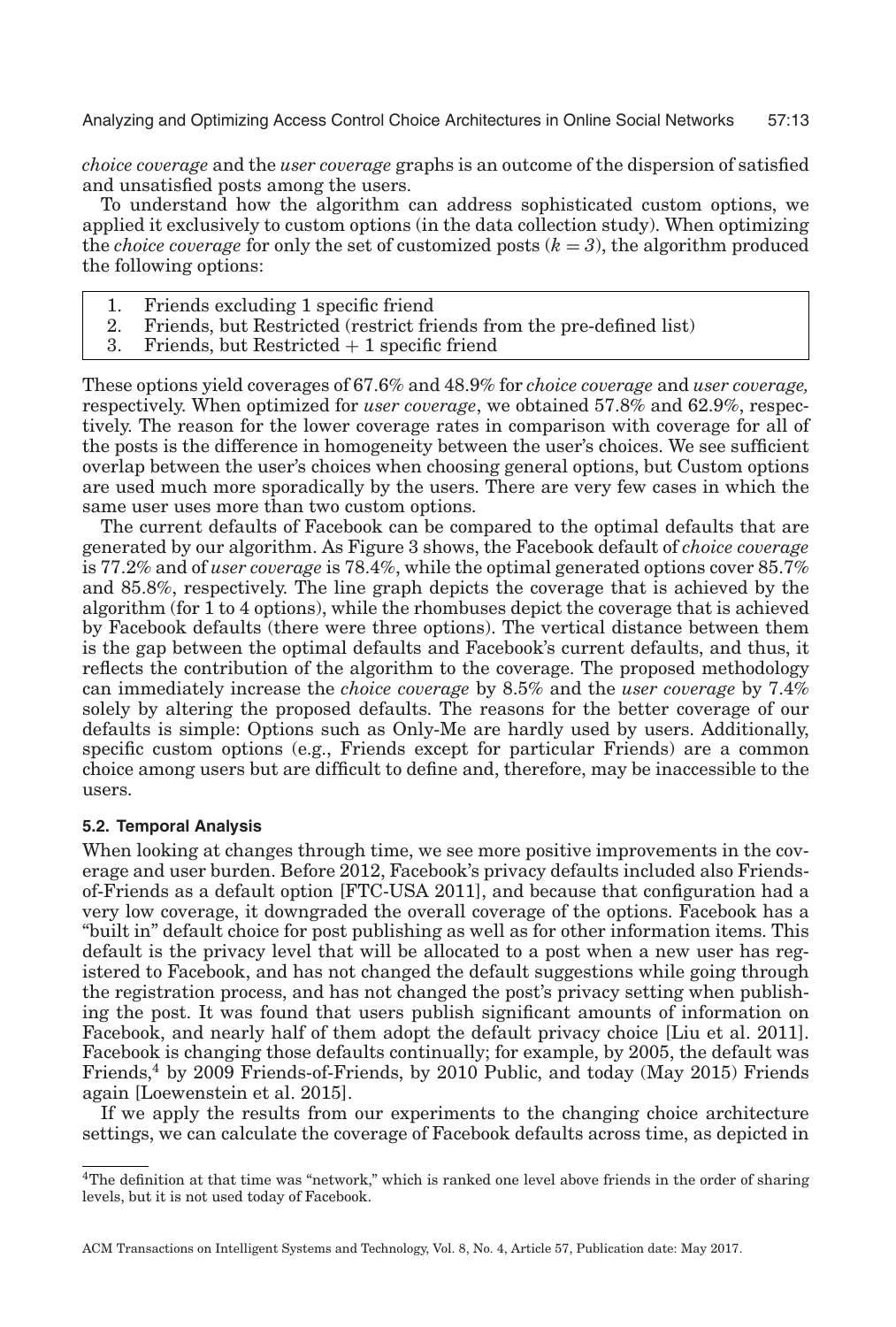<span id="page-13-0"></span>

PERIOD and DEFAULT

Fig. 4. The coverage of the Facebook default choice for a post's privacy across time.

Figure [4.](#page-13-0) It can be observed that from 2005 to 2007, Facebook provided defaults with coverages of approximately 50%. Then, the default was changed to Friends-of-Friends, which caused the coverage to drop to nearly 0% because this setting is not popular among Facebook users. Since December 2009, Facebook has improved the coverage and abandoned the Friends-of-Friends setting. Those changes across time refer to Facebook defaults, i.e., when a user is publishing a post without even selecting any of the three canonical options. In any case, a single choice has a relatively small coverage of approximately 50%, but a set of three optimized options provides a coverage of 85%, according to our experiment results. For that reason, we argue that Facebook should optimize the major choices of the privacy configuration; selecting the single best default is not sufficient.

### **5.3. Evaluating the Choice Architecture Bias**

To analyze the direction in which choice architectures lead their users, we define an openness *index,* which is a normative model that relies on a notion of openness vs. closedness in a user's access decision. The index is based on the following assumption: When a user sets the access permissions to a Facebook post, she can experience some privacy loss due to unexpected use of the data, or due to disclosure to an unintended population. For example, if Alice published a post using the Friends option, and Bob, who is a Facebook friend of Alice, publishes this post to his Facebook friends, then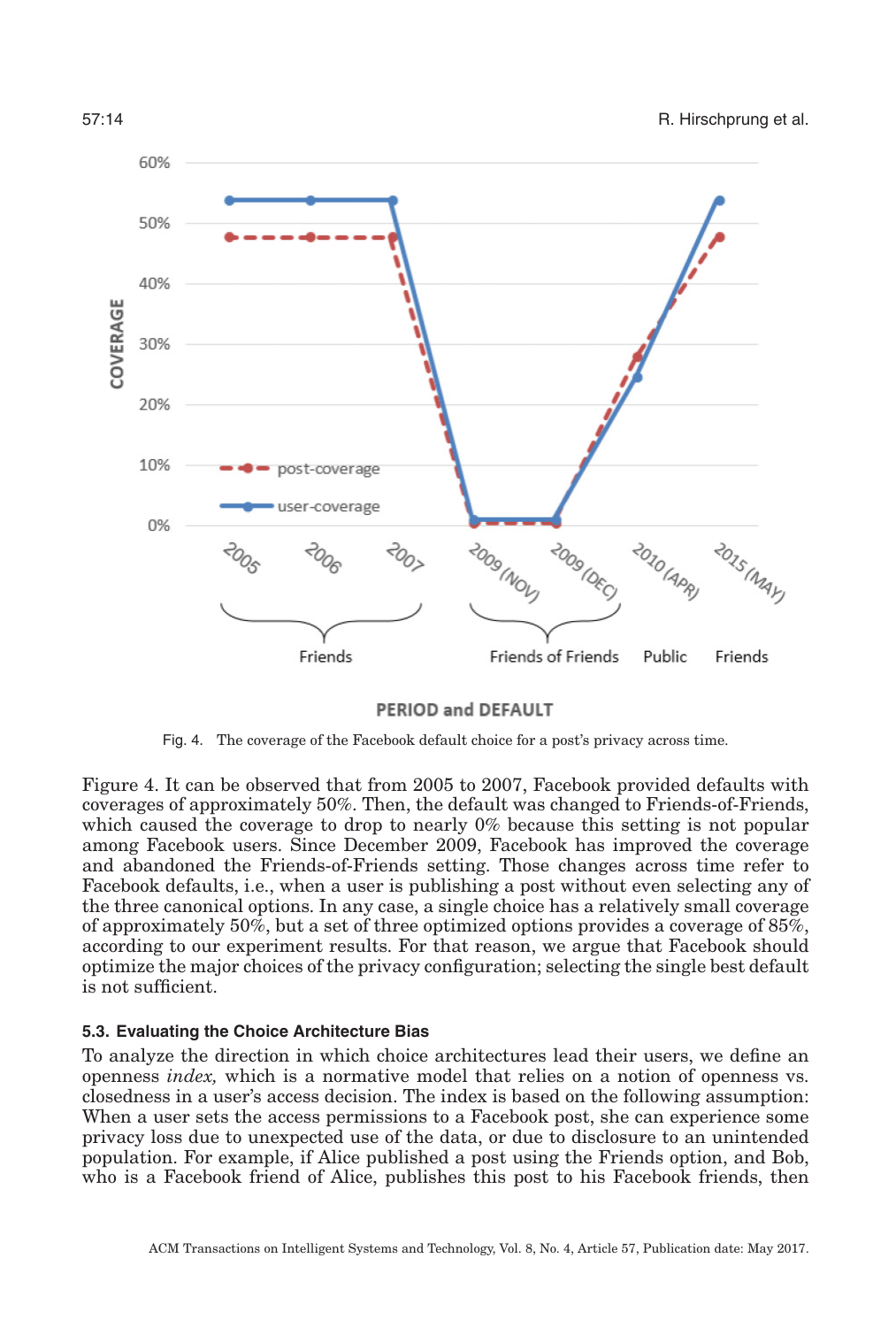<span id="page-14-0"></span>

|                           | Rank       |                                                                                                                                                                                                                                                                                                                                                                                                                                                                                                                                                                                                                                             | Example      |
|---------------------------|------------|---------------------------------------------------------------------------------------------------------------------------------------------------------------------------------------------------------------------------------------------------------------------------------------------------------------------------------------------------------------------------------------------------------------------------------------------------------------------------------------------------------------------------------------------------------------------------------------------------------------------------------------------|--------------|
| Parameter                 | (noted OP) | Explanation                                                                                                                                                                                                                                                                                                                                                                                                                                                                                                                                                                                                                                 | Value        |
| Public                    | Cp         | If Public is selected, then the rank is $C_p$                                                                                                                                                                                                                                                                                                                                                                                                                                                                                                                                                                                               | $Cp=20$      |
| Only-Me                   | $\theta$   | If Only-Me is selected, then the rank is zero because<br>there is no disclosure.                                                                                                                                                                                                                                                                                                                                                                                                                                                                                                                                                            | 0            |
| Friends                   | Cf         | If the Friends option is selected, then the rank is $CF$                                                                                                                                                                                                                                                                                                                                                                                                                                                                                                                                                                                    | $Cf = 10$    |
| <b>Friends-of Friends</b> | Cfof       | If Friends-of-Friends is selected, then the rank is<br>CFoF                                                                                                                                                                                                                                                                                                                                                                                                                                                                                                                                                                                 | $Cfof = 15$  |
| Restricted                | Cr         | This parameter is defined in Custom mode and<br>indicates whether to exclude a pre-defined list of<br>friends. If used, it reduces openness, and thus, its<br>value is negative. It should be carefully handled<br>when added to other values to avoid $OP<0$ .                                                                                                                                                                                                                                                                                                                                                                             | $Cr = -5$    |
| Include $(n)$             | f(n)       | This parameter defines the number of friends who<br>will be disclosed to the post. Here, $n$ is the number of<br>friends who are explicitly included in the audience of<br>the post. We know that $f(n)$ is a monotonically<br>increasing function (because when more friends are<br>disclosed to the post, there might be a higher rank of<br>openness), and we can assume asymptotic behavior<br>(because there might be a significant difference)<br>between 3 and 4 friends and a less significant<br>difference between 50 and 51). Such a function<br>defined by the regulator might be:<br>$f_i(n) = a\left(1 - \frac{1}{bn}\right)$ | $f(n) = n$   |
| Exclude $(n)$             | Fe(n)      | This parameter defines the number of friends who<br>will not be disclosed to the post. Here, $n$ is the<br>number of friends who are explicitly excluded from<br>the audience of the post. We know that $Fe(n)$ is a<br>monotonically decreasing function (because when<br>more friends are excluded from the post, there might<br>be a lower openness), and we can assume asymptotic<br>behavior (as in Include). It should be carefully<br>handled when added to other values, to avoid $OP<0$ .                                                                                                                                          | $Fe(n) = -n$ |

Table I. An Example of Possible Measurements of Openness of Facebook Post Sharing Decisions

*OP* represents the openness level; the higher *OP* is, the higher the openness is.

Alice is disclosed at a Friend-of-Friends level. To quantify the privacy loss, we created an index to measure the openness level of a configuration, as described in Table [I.](#page-14-0) The designer of the choice architecture can set a subjective rank that represents the hypothetical openness for each parameter of the post disclosure configuration. The ranks have no units and can be used mainly as a comparison between two or more configurations. For example, if Friends has a rank of 10 and Public has a rank of 20, then Public openness is double that of Friends. Because Public is the maximal disclosure, the rank as exemplified in Table [I](#page-14-0) cannot exceed the rank of Public (i.e., 20). Thus, for example, if a user included 22 explicit names of friends, then the rank would be 20 rather than 22.

Given the openness index, we can measure the openness of each specific Facebook post-sharing configuration. If we use the example values of Table [I](#page-14-0) (right column), we obtain an openness value of 20 for the current Facebook default, which is Public. However, when applying the openness index to the post's sharing decisions of the users in our data collection study, the average openness of all of the posts is 11.6 and only 1.3 for customized posts. An immediate conclusion of this result is that it appears that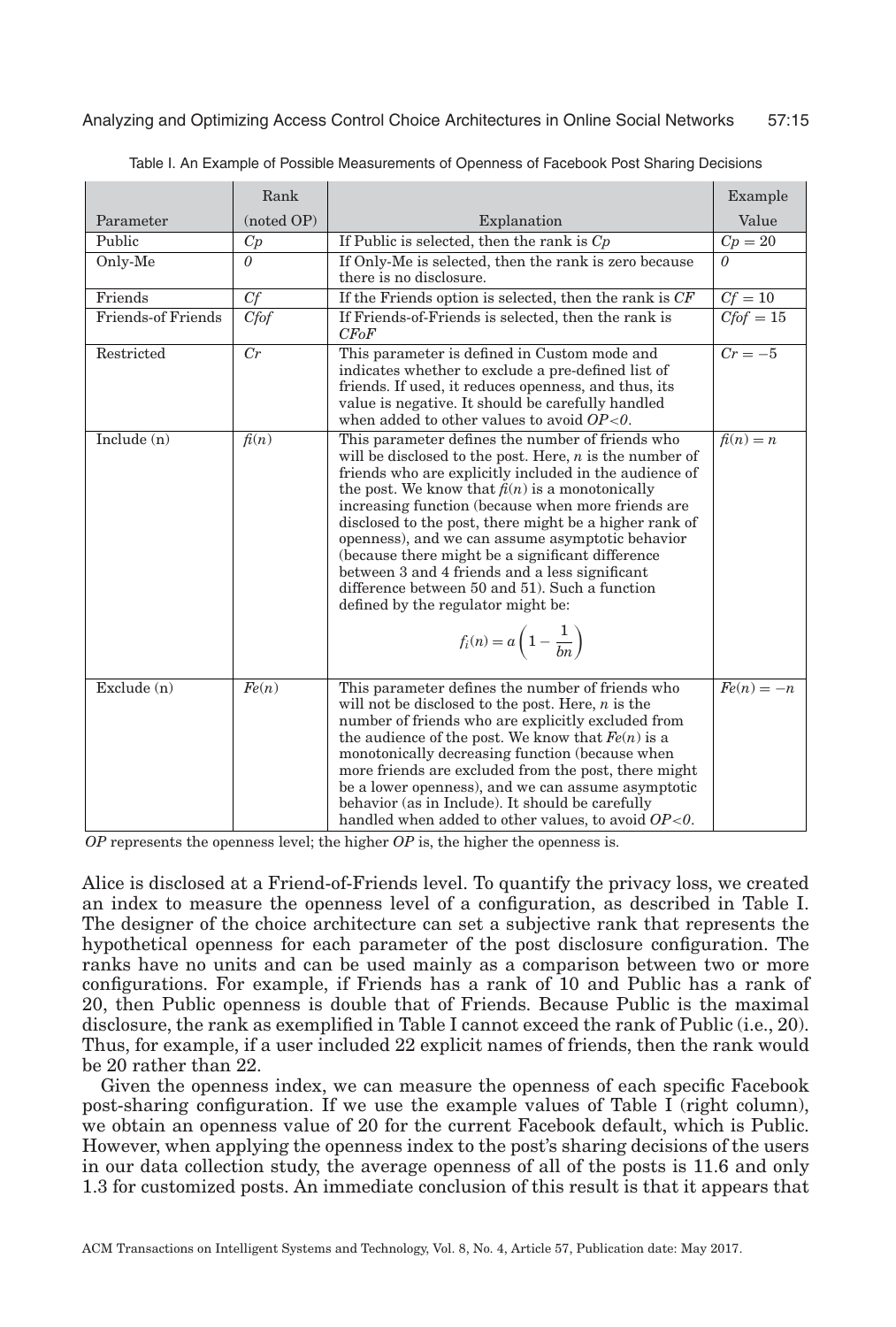<span id="page-15-0"></span>

Fig. 5. The distribution of the openness (*OP*) across all of the published posts. The X-axis is the rank of openness, while the Y-axis is the proportion of posts that have that rank value. The red bars indicate the population that is nudged by the Facebook default choice (Public) to higher openness than their preferences and, thus, will not be satisfied by this default. The green bar indicates the population that will be satisfied.

Facebook introduces to its users a set of options that are more open compared to the user's actual choices. Figure [5](#page-15-0) depicts the distribution of the openness across all of the posts that were published according to the user's choices. It can be observed that most users will find the default choice too open, and only 28% of users will find it safe.

To measure the fitness of the canonical configurations to a specific choice according to the rank of openness, we define an *openness distance* between them. The *openness distance* is the minimum of the absolute differences between each of the options in the canonical set and the preference, i.e., the distance between the preference *p* and the canonical set *C'* (with *i* options) is *openness distance* =  $\min_i |OP(p) - OP(c_i)|$ . The average *openness distance* between the posts in the user study dataset and the Facebook defaults is 0.89 and between the optimized defaults is 0.29, which indicates that the optimal set better fits users' preferences and, thus, has a lower potential of violating users' privacy. Figure [6](#page-16-0) depicts the accumulated *openness distance*s across the various *openness distance* levels. It can be noted that the optimal configuration defaults (orange line) have better fitness than the current Facebook defaults (blue line).

#### **6. DISCUSSION**

The design of access control choice architectures can reflect users' preferences to varying degrees, and thus is a critical issue in protecting users' security and privacy. Our methodology provides a way to analyze, monitor, and assess how the architecture operates. To provide a meaningful and intelligent analysis, two capabilities are required: (a) the ability to measure the fitness of an existing choice architecture to the user's preferences and (b) the ability to optimize the choice architecture to ensure minimal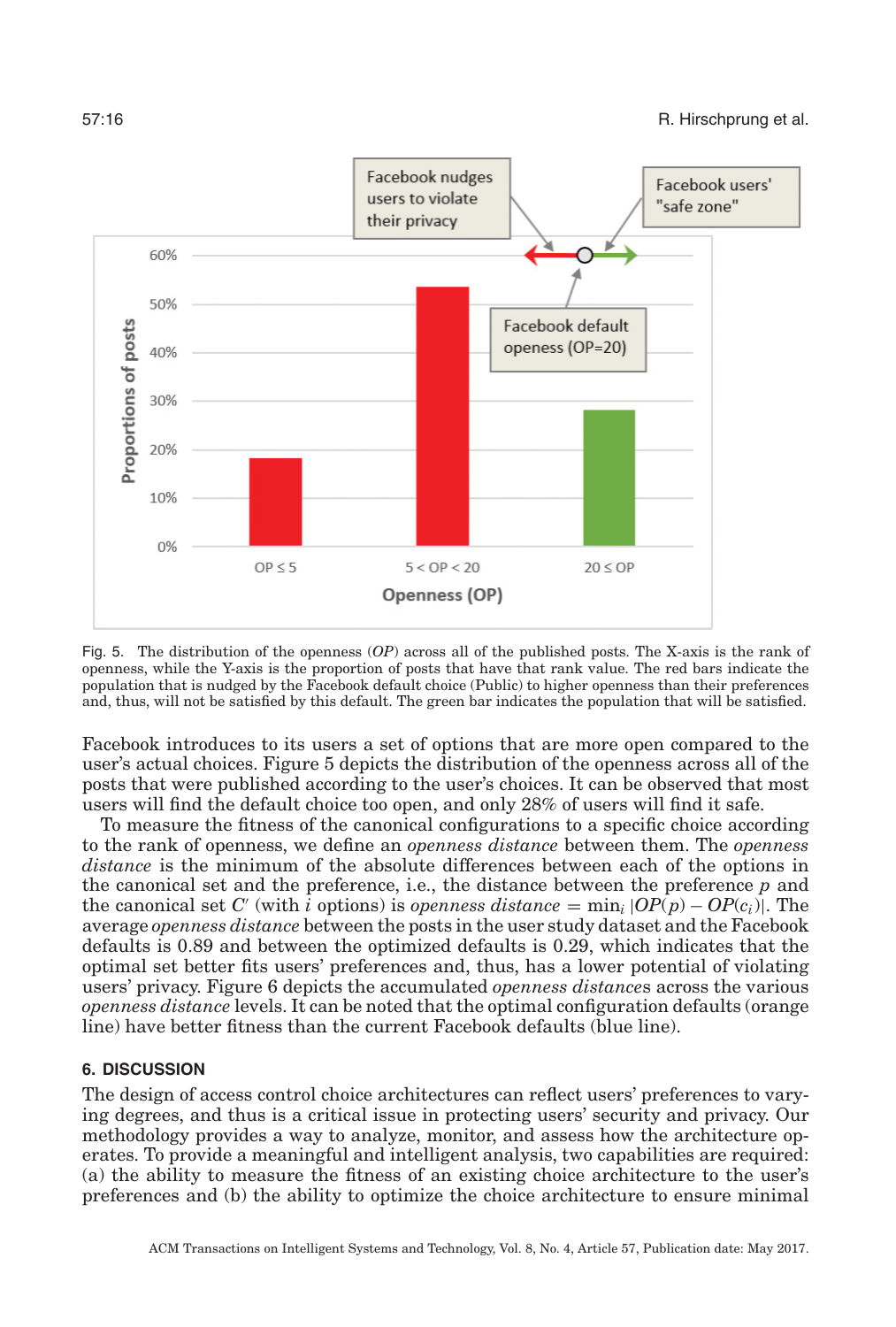<span id="page-16-0"></span>

Fig. 6. The accumulated distance between users' choices and: Facebook defaults (orange line) and the optimal defaults (blue line). The X-axis describes the distance to the best option of the set, and the Y-axis is the accumulated distances. The higher the accumulated distance, the worse the fit to the user's preferences.

deviation from the user's preferences. In this study, we show that by applying an algorithmic approach, the choice architecture can be evaluated and optimized while relying on the existing user preferences.

We applied the proposed methodology to real preferences of users who configured their post-sharing options in Facebook, and we show that the Facebook defaults can be improved from a coverage of approximately 75% of the users to 85%. Our assessment echoes the discussion around Facebook's default privacy options, including the criticism against the existence of the Friends-of-Friends option [\[FTC-USA 2011\]](#page-19-21). Long-term analysis of OSN sharing behavior shows that between 2005 and 2012, public sharing of almost every information item on Facebook dropped from 95%–85% to approximately 20%-10% [\[Stutzman et al. 2013\]](#page-20-3), and from early 2010 to 2012, people became dramatically more private on Facebook [\[Dey et al. 2012\]](#page-19-22). This result is relevant to the interpretation of our findings, because in this period, Facebook's default choice was public for most of the data types. Therefore, we assume that experienced users have settings that are very different from the initial defaults that were offered by Facebook. Our study does not provide a silver bullet for designing the default options; however, our conceptualization and evaluation can provide clear design guidelines.

Using similar algorithmic approaches combined with information-flow analysis, user interfaces of applications can be examined with no human intervention. Therefore, massive numbers of applications on the Web or available through app stores can be regulated with relatively little effort. For example, a regulator can set ranks to the default options of web browser security, evaluate those defaults and set rules to restrain those options. The methodology can also be applied in a mobile applications store. By using these approaches, regulators can ensure that all of the app store applications have a specific privacy default option with regard to location API calls, for example. Because the methodology relies on the user's actual preferences, it can also address different sub-groups of the users, who can differ in their preferences, such as groups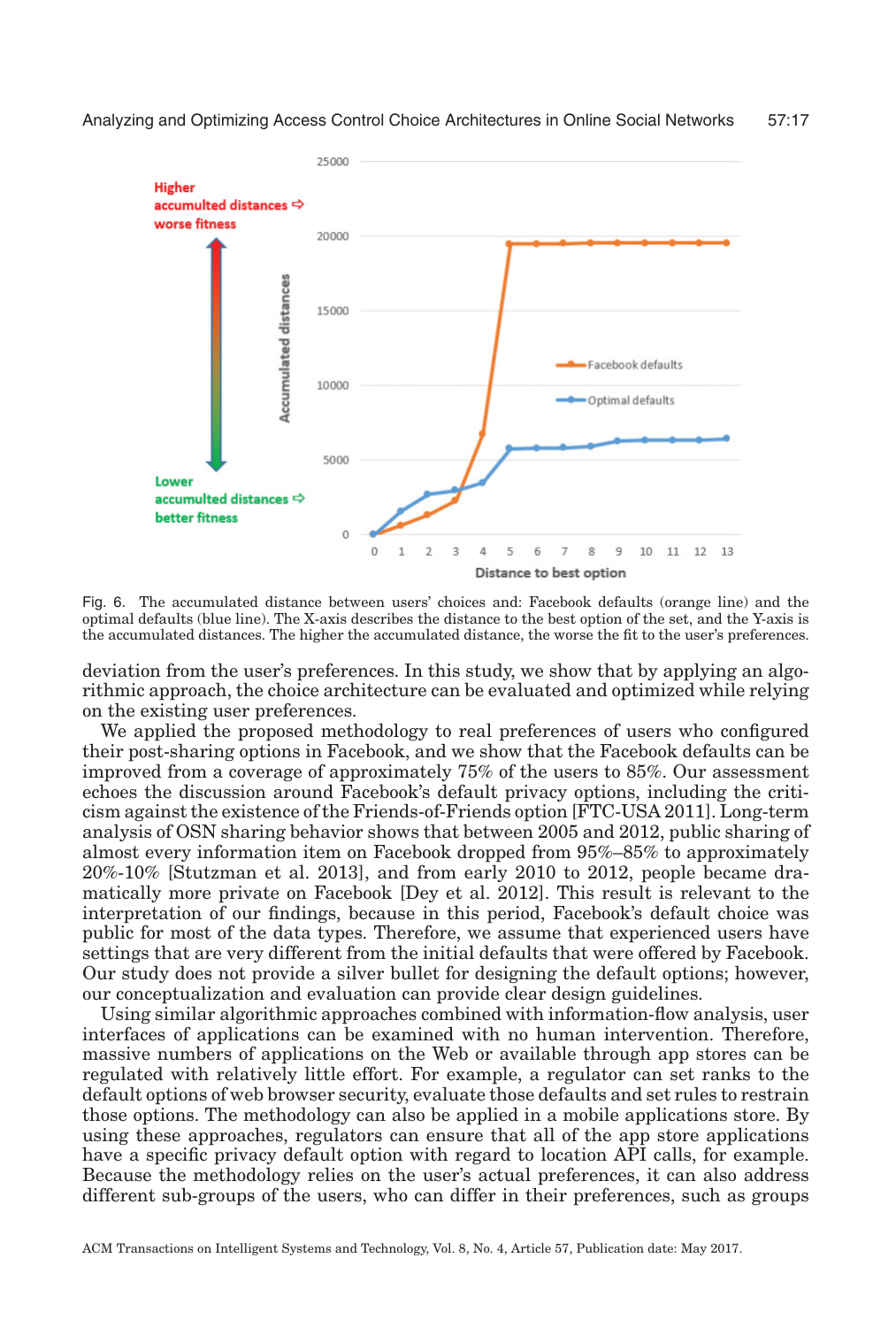based on geographic regions [\[Krasnova and Veltri 2010\]](#page-20-19). We can see the beginning of these abilities in automatically enforced filtering procedures in the Apple App Store. This vision of wide-scale policy enforcement can be seen to be a powerful tool for policy makers, continuing the current trend of regulating human-computer interactions by enabling new types of legislative and administrative tools. On the other hand, the vision of automatic enforcement is also disturbing, since it practically removes control from the user.

Our method can be applied to other security domains in which users make decisions within a choice architecture. For example, the deployment of organizational firewalls or data leakage prevention systems can lead to conflicting interests of employees and organizations, where organizations close access to websites and services that employees still want to access. This situation can lead employees to refrain from using the organizational channels and to switch to their own personal devices [\[Pfleeger et al.](#page-20-6) [2014\]](#page-20-6). In browser security and privacy interfaces, users can manage whether cookies from second-party and third-party websites are accepted, which can lead to conflicting interests between website functionality and privacy [\[Friedman et al. 2002\]](#page-19-2). Our method can be applied to the analysis of access control choice architectures, providing a way to adjust these architectures accordingly and to improve their design in order to encourage users to make use of these systems. For example, we can measure the preferences of users and compare them to the actual behavior to see whether users' actions are more correlated with the system's choice architecture or with their preferences.

#### **6.1. Limitations and Future Work**

The analysis relies on data collected by users' behavior in an existing choice architecture. We cannot estimate the effect of the architecture and whether and how it has biased any user choices. Probably, people's choices will be different if the choice architecture is different. It is important to point out that if a system's choice architecture does not fit users' choices made within the boundaries of that architecture, then the architecture is definitely lacking. This limitation was mitigated by conducting the second user study, when users elicited their preferences outside of the Facebook choice architecture environment. Moreover, we do not know whether our optimal set of options is the most fitting for the entire Facebook user base. However, the privacy choices made by our participants are similar to the choices obtained by representative U.S. surveys [\[Madden 2012\]](#page-20-20) and long-term observational studies [\[Stutzman et al. 2012\]](#page-20-21). A further study that validates the advantage of the proposed (optimal) choice architecture over Facebook's architecture could better establish the results. This study can be performed, for example, by creating an environment that simulates the Facebook configuration mechanism, which will be introduced with Facebook options to one group of users and to another group with the optimal set of options. Another aspect of the configuration setting is the detailed list of friends who are included or excluded from a post disclosure. In our work, we only referred to the number of friends (and not to friends by name), since in the vast majority of the cases, they were the same friends across the posts a specific user published. Further research could investigate the cases in which a user list of included or excluded friends is not constant.

Naturally, this research opens up new questions and challenges. For example, it is possible to increase the average fitness of the access control mechanism to users' preferences by improving the usability to a large degree for a small subset of users or by improving the usability to a small degree for all of the users [Sen 1970]. However, if we want to optimize the social fairness across users, i.e., to strive for higher equity, this approach can reduce the average fitness for all users because fairness and average utility are in a trade-off relation [\[Blackorby and Donaldson 1977\]](#page-18-5). Finally, it is also important to emphasize that our work assumes that choice architectures are static: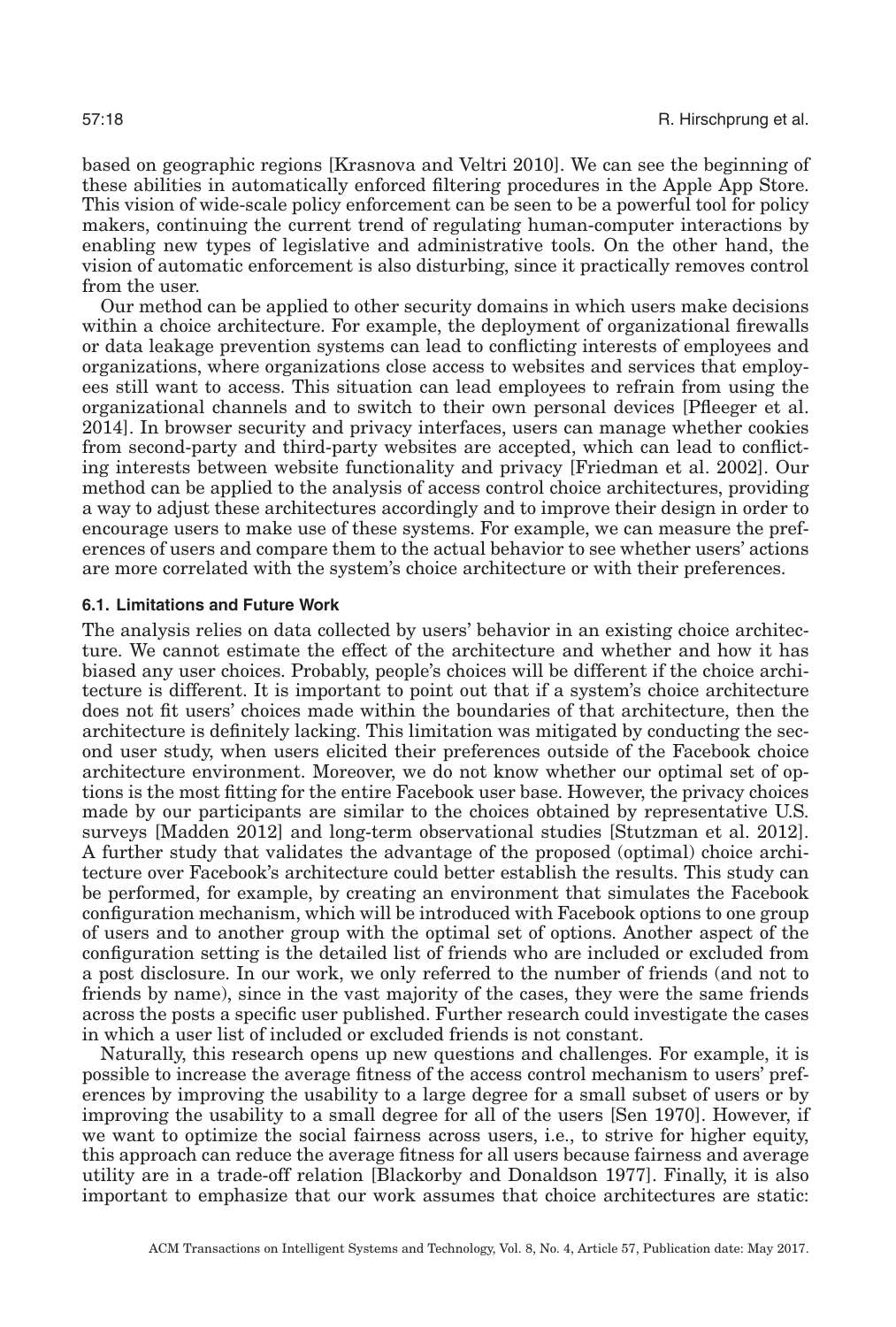they do not adapt to particular users and do not change over time. Most configuration systems follow this assumption, but some new interfaces, such as Facebook's current privacy settings, are adaptive and dynamic. Our method could serve as the basis for future studies that evaluate the fairness of adaptive interfaces by analyzing the options available to each user individually and comparing them to previous behavior or preferences.

## **7. CONCLUSIONS**

In this article, we describe a method for evaluating and optimizing access control to better protect a user's desired privacy according to their preferences and, specifically, to quantify how architecture designers aspire to nudge users toward specific choices. We empirically tested our model on Facebook post sharing behaviors of users and on the results of a survey on default preferences. Our results paint a complicated picture. Facebook's defaults at the time of the study comply for the most part with users' behavior and stated preferences. At the same time, these default options provides a coverage that is lower by approximately 8% than the optimal set of default options. Overall, the current choice architecture is biased toward a higher openness level, a design that can reflect the software company's interests rather than the user's preferences. Our proposed methodology can quantify this type of bias and can suggest an optimal choice architecture that answers users' preferences and best represents their behaviors.

## **APPENDIX A — THE QUESTIONNAIRE OF THE SURVEY STUDY**

The survey study includes these 11 options, which were shuffled and displayed in random order to the participants:

- 1. Public (anyone on or off Facebook)
- 2. Friends (your friends on Facebook)
- 3. Friends of Friends
- 4. Only me
- 5. Share with people who live in you city or in your area
- 6. Share only with 1 specific person (which you choose)
- 7. Share only with 2–4 specific people (which you choose)
- 8. Share only with a group of 5 or more specific people (which you choose)
- 9. Share with all my friends except 1 specific person (which you choose)
- 10. Share with all my friends except 2–4 specific people (which you choose)
- 11. Share with all my friends except with 5 or more specific people (which you choose)

#### **REFERENCES**

- Alessandro Acquisti, Laura Brandimarte, and George Loewenstein. 2015. Privacy and human behavior in the age of information. *Science* 347 (6221): 509–514.
- <span id="page-18-1"></span>Idris Adjerid, Alessandro Acquisti, Laura Brandimarte, and George Loewenstein. 2013. Sleights of privacy: Framing, disclosures, and the limits of transparency. In *Proceedings of the 9th Symposium on Usable Privacy and Security.* ACM, New York, 9.
- <span id="page-18-4"></span>Oshrat Ayalon and Eran Toch. 2013. Retrospective privacy: Managing longitudinal privacy in online social networks. In *Proceedings of the 9th Symposium on Usable Privacy and Security.* ACM, New York, 4.
- <span id="page-18-3"></span>Lujo Bauer, Scott Garriss, and Michael K. Reiter. 2005. Distributed proving in access-control system. In *Proceedings of the 2005 IEEE Symposium on Security and Privacy.* 81–95.
- <span id="page-18-0"></span>Messaoud Benantar. 2006. *Access Control Systems: Security, Identity Management and Trust Models.* Springer Science & Business Media.
- <span id="page-18-5"></span>Charles Blackorby and David Donaldson. 1977. Utility vs equity: Some plausible quasi-orderings. *Journal of Public Economics* 7, 3, 365–381.
- <span id="page-18-2"></span>Wyatt Buchanan. 2011. Social-networking sites face new privacy battle. Retrieved from http://www.sfgate. com/bayarea/article/Social-networking-sites-face-new-privacy-battle-2371641.php.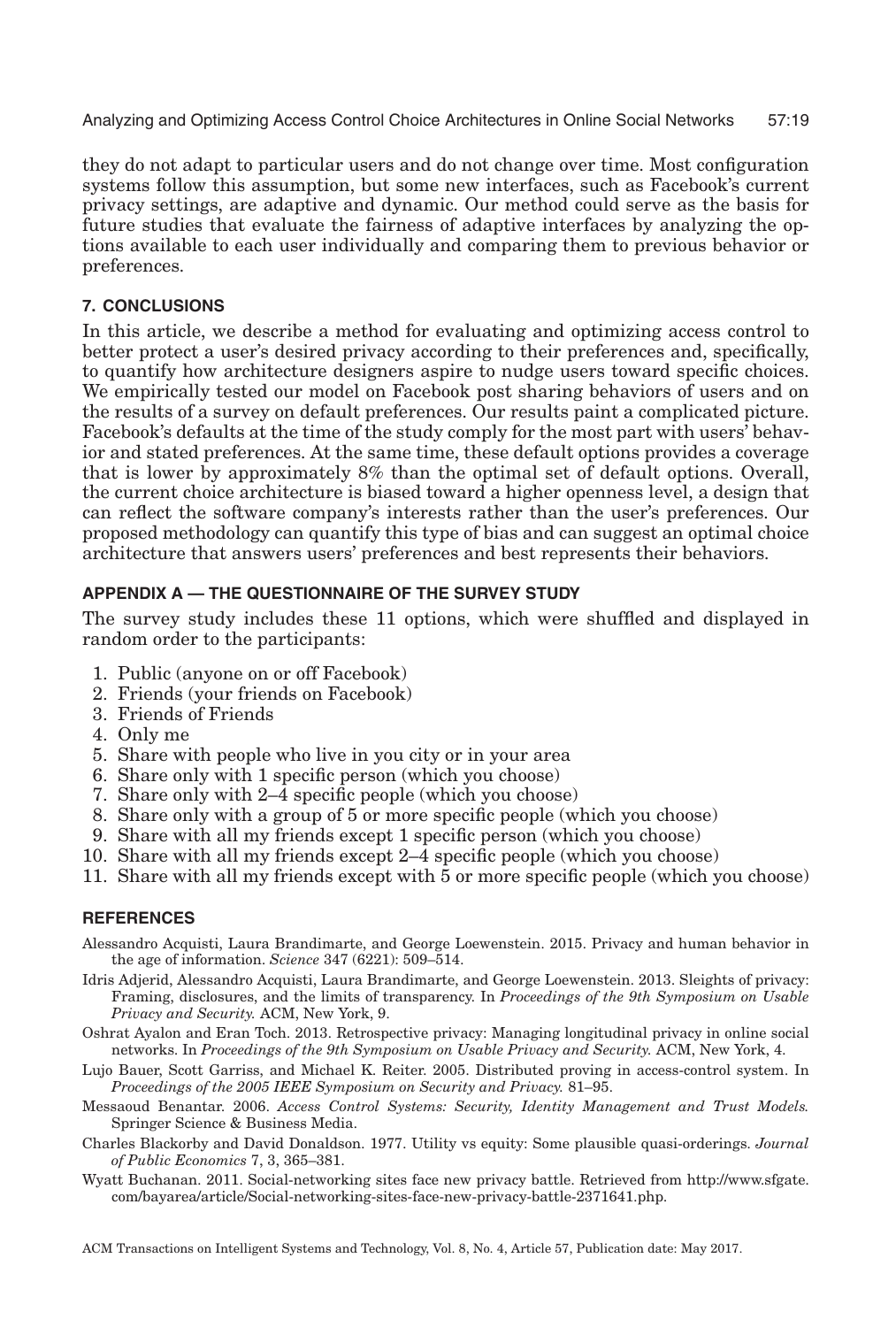- <span id="page-19-5"></span>California Bill. 2011. California Bill S.B. 242-Privacy Control Requirements for Social Networks. Retrieved from http://www.leginfo.ca.gov/pub/11-12/bill/sen/sb\_0201-0250/sb\_242\_bill\_20110525\_amended\_sen\_ v96.html.
- <span id="page-19-15"></span>Canada's Justice Laws. 2010. Canada's Anti-Spam Legislation.
- <span id="page-19-8"></span>Xiang Cao and Lee Iverson. 2006. Intentional access management: Making access control usable for endusers. In *Proceedings of the 2nd Symposium on Usable Privacy and Security.* ACM.
- <span id="page-19-1"></span>Deloitte. 2013. *2013 TMT (Technology, Media, and Telecommunications) Global Security Study.* Deloitte Touche Tohmatsu Limited (DTTL).
- <span id="page-19-22"></span>Ratan Dey, Zubin Jelveh, and Keith Ross. 2012. Facebook users have become much more private: A large-scale study. In *Proceedings of the IEEE International Conference on Pervasive Computing and Communications Workshops (PERCOM Workshops).* 346–352.
- <span id="page-19-9"></span>Tamara Dinev and Paul Hart. 2006. An extended privacy Calculus model for e-Commerce transactions. *Information Systems Research* 17, 1, 61–80.
- <span id="page-19-0"></span>Varun Dutt, Young-Suk Ahn, and Cleotilde Gonzalez. 2013. Cyber situation awareness modeling detection of cyber attacks with instance-based learning theory. *Human Factors: The Journal of the Human Factors and Ergonomics Society* 55, 3, 605–618.
- <span id="page-19-17"></span>EU Directive 1995/46/EC. 1995. Directive 95/46/EC of the European Parliament and of the Council: On the Protection of Individuals with Regard to the Processing of Personal Data and on the Free Movement of Such Data.
- <span id="page-19-6"></span>EU Directive 2002/58/EC. 2002. Directive 2002/58/EC of the European Parliament and of the Council: On Concerning the Processing of Personal Data and the Protection of Privacy in the Electronic Communications Sector.
- <span id="page-19-16"></span>EU Directive 2011/83/EU. 2011. Directive 2011/83/EU of the European Parliament and of the Council: On Consumer Rights. *Official Journal of the EU.*
- <span id="page-19-2"></span>Batya Friedman, Daniel C. Howe, and Edward Felten. 2002. Informed consent in the Mozilla browser: Implementing value-sensitive design. In *Proceedings of the 35th Hawaii International Conference on System Sciences.* IEEE. 10.
- <span id="page-19-7"></span>Batya Friedman, Peter H. Kahn Jr, Alan Borning, and Alina Huldtgren. 2013. Value sensitive design and information systems. In *Early Engagement and New Technologies: Opening up the Laboratory,* Springer, Netherlands. 55–95.
- <span id="page-19-21"></span>FTC-USA. 2011. *Facebook Settles FTC Charges that it Deceived Consumers by Failing to Keep Privacy Promises.* Federal Trade Commission. Accessed November 29. http://www.ftc.gov/news-events/pressreleases/2011/11/facebook-settles-ftc-charges-it-deceived-consumers-failing-keep.
- <span id="page-19-13"></span>Ron Hirschprung, Eran Toch, and Oded Maimon. 2015. Simplifying data disclosure configurations in a cloud computing environment. *ACM Transactions on Intelligent Systems and Technology* 6, 3.
- <span id="page-19-11"></span>Eric J. Johnson, Steven Bellman, and Gerald L. Lohse. 2002. Defaults, framing and privacy: Why opting in-opting out. *Marketing Letters* (Kluwer Academic Publishers) 13, 1, 5–15.
- <span id="page-19-12"></span>Eric Johnson and Daniel Goldstein. 2003. Do defaults save lives? *Science* 302, 1338–1339.
- <span id="page-19-10"></span>Daniel Kahneman and Amos Tversky. 1979. Prospect theory: An analysis of decision under risk. *Econometrica* 47, 2, 263–292.
- <span id="page-19-20"></span>Ruogu Kang, Stephanie Brown, Laura Dabbish, and Sara Kiesler. 2014. Privacy attitudes of mechanical turk workers and the U.S. public. In *Proceedings of the Symposium on Usable Privacy and Security (SOUPS'14)*.
- <span id="page-19-19"></span>Patrick Gage Kelley. 2010. Conducting usable privacy and security studies with Amazon's mechanical turk. In *Proceedings of the Symposium on Usable Privacy and Security (SOUPS'10)*.
- <span id="page-19-3"></span>Bart P. Knijnenburg, Alfred Kobsa, and Hongxia Jin. 2013a. Dimensionality of information disclosure behavior. *International Journal of Human-Computer Studies 71* 71, 12, 1144–1162.
- Bart P. Knijnenburg, Alfred Kobsa, and Jin Hongxia. 2013b. Preference-based location sharing: Are more privacy options really better? In *Proceedings of the SIGCHI Conference on Human Factors in Computing Systems.* ACM.
- <span id="page-19-14"></span>Bart Piet Knijnenburg and Alfred Kobsa. 2014. *Increasing Sharing Tendency Without Reducing Satisfaction: Finding the Best Privacy-settings User Interface for Social Networks.* AIS Electronic Library (AISeL).
- <span id="page-19-18"></span>Steven Komarov, Katharina Reinecke, and Krzysztof Z. Gajos. 2013. Crowdsourcing performance evaluations of user interfaces. In *Proceedings of the SIGCHI Conference on Human Factors in Computing Systems.* ACM. 207–216.
- <span id="page-19-4"></span>Stefan Korff and Rainer Böhme. 2014. Too much choice: End-user privacy decisions in the context of choice proliferation. In *Proceedings of the 10th Symposium on Usable Privacy and Security (SOUPS'14).*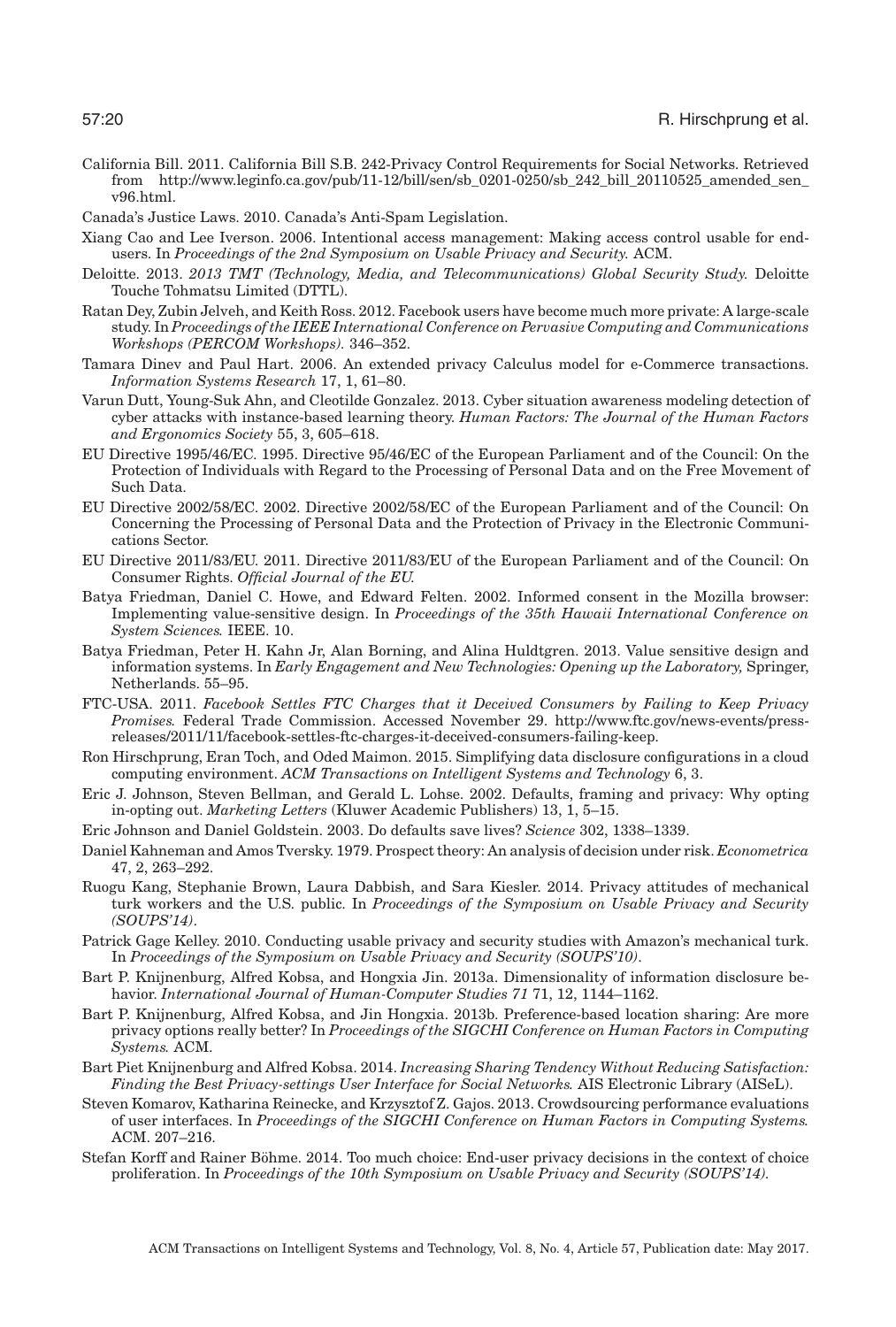- <span id="page-20-19"></span>Hanna Krasnova and Natasha F. Veltri. 2010. Privacy calculus on social networking sites: explorative evidence from Germany and USA. In *Proceedings of the 43rd Hawaii International Conference on System Sciences.* IEEE.
- <span id="page-20-5"></span>Susan Landau. 2014. Highlights from making sense of Snowden, part II What's significant in the NSA revelations. *IEEE Security and Privacy* 12, 1, 62–64.
- <span id="page-20-18"></span>Yabing Liu, Krishna P. Gummadi, Balachander Krishnamurthy, and Alan Mislove. 2011. Analyzing facebook privacy settings: User expectations vs. reality. In *Proceedings of the 2011 ACM SIGCOMM Conference on Internet Measurement Conference.* ACM. 61–70.
- <span id="page-20-20"></span>Mary Madden. 2012. *Privacy Management on Social Media Sites.* Pew Research Center's Internet & American Life Project.
- <span id="page-20-0"></span>Michelle Madejski, Maritza Johnson, and Steven M. Bellovin. 2012. A study of privacy settings errors in an online social network. In *Pervasive Computing and Communications Workshops (PERCOM Workshops).* IEEE. 340–345.
- <span id="page-20-9"></span>Brigitte C. Madrian and Dennis F. Shea. 2000. The power of suggestion: Inertia in 401(k) participation and savings behavior. *National Bureau of Economic Research* w7682.
- <span id="page-20-15"></span>Winter Mason and Siddharth Suri. 2012. Conducting behavioral research on Amazon's mechanical turk. *Behavior Research Methods* (Springer) 44, 1, 1–23.
- Craig R. M. McKenzie Michael, J. Liersch, and Stacey R. Finkelstein. 2006. Recommendations implicit in policy defaults. *Psychological Science* 17, 5, 414–420.
- <span id="page-20-8"></span>Matthrew J. Moyer and Mustaque Abamad. 2001. Generalized role-based access control. In *Proceedings of the 21st International Conference on Distributed Computing Systems, 2001.* IEEE. 391–398.
- <span id="page-20-14"></span>Judith S. Olson, Jonathan Grudin, and Eric Horvitz. 2005. A study of preferences for sharing and privacy. In *CHI'05 Extended Abstracts on Human Factors in Computing Systems.* ACM. 1985–1988.
- <span id="page-20-2"></span>Leysia Palen. 1999. Social, individual and technological issues for groupware calendar systems. In *Proceedings of the SIGCHI Conference on Human Factors in Computing Systems (CHI'99).* 17–24.
- <span id="page-20-6"></span>Shari Lawrence Pfleeger, M. Angela Sasse, and Adrian Furnham. 2014. From weakest link to security hero: Transforming staff security behavior. *Homeland Security and Emergency Management 2014* 11, 4, 489–510.
- <span id="page-20-13"></span>Ramprasad Ravichandran, Michael Benisch, Patrick Gage Kelley, and Norman M. Sadeh. 2009. Capturing social networking privacy preferences. In *Privacy Enhancing Technologies.* Springer, Berlin. 1–18.
- <span id="page-20-17"></span>Joel Ross, Lilly Irani, M. Six Silberman, Andrew Zaldivar, and Bill Tomlinson. 2010. Who are the crowdworkers? Shifting demographics in Mechanical Turk. In *Proceedings of the 28th International Conference Extended Abstracts on Human Factors in Computing Systems (CHI EA'10).* ACM. 2863–2872.
- <span id="page-20-7"></span>Ravi S. Sandhu, Edward J. Coynek, Hal L. Feinsteink, and Charles E. Youmank. 1996. Role-based access control models. *Computer* (IEEE) 29, 2, 38–47.
- <span id="page-20-16"></span>Mario Schaarschmidt, Stefan Ivens, Dirk Homscheid, and Pascal Bilo. 2015. Crowdsourcing for survey research: Where Amazon mechanical turks deviates from conventional survey methods. *Informatic.* University of Koblenz-Landau.
- <span id="page-20-10"></span>Maurice Schweitzer. 1994. Disentangling status quo and omission effects: An experimental analysis. *Organizational Behavior and Human Decision Processes* 58, 3, 457–476.
- Kumar Sen Amartya. 1970. *Collective Choice and Social Welfare.* Vol. 11. Elsevier.
- Shlomi Sher and Craig R. M. McKenzie. 2006. Information leakage from logically equivalent frames. *Cognition* 101, 3, 467–94.
- <span id="page-20-11"></span>N. Craig Smith, Daniel G. Goldstein, and Eric J. Johnson. 2013. Choice without awareness: Ethical and policy implications of defaults. *Journal of Public Policy and Marketing* 32, 2, 159–172.
- <span id="page-20-12"></span>Jessica Staddon, Alessandro Acquisti, and Kristen LeFevre. 2013. Self-reported social network behavior: Accuracy predictors and implications for the privacy paradox. In *Social Computing (SocialCom).* IEEE. 295–302.
- <span id="page-20-3"></span>Fred Stutzman, Ralph Gross, and Alessandro Acquisti. 2013. Silent listeners: The evolution of privacy and disclosure on Facebook. *Journal of Privacy and Confidentiality* 4, 2, 2.
- <span id="page-20-21"></span>Frederic Stutzman, Jessica Vitak, Nicole B. Ellison, Rebecca Gray, and Cliff Lampe. 2012. Privacy in interaction: Exploring disclosure and social capital in Facebook. In *ICWSM.*
- <span id="page-20-1"></span>Richard H. Thaler and Cass R. Sunstein. 2008. Nudge: Improving decisions about health, wealth, and happiness. Yale University Press.
- <span id="page-20-4"></span>Tran Manh Thang and Van Khanh Nguyen. 2016. Synflood spoof source ddos attack defence based on packet id anomaly detection-PIDAD. In *Information Science and Applications (ICISA)*. Springer Singapore, 739–751.